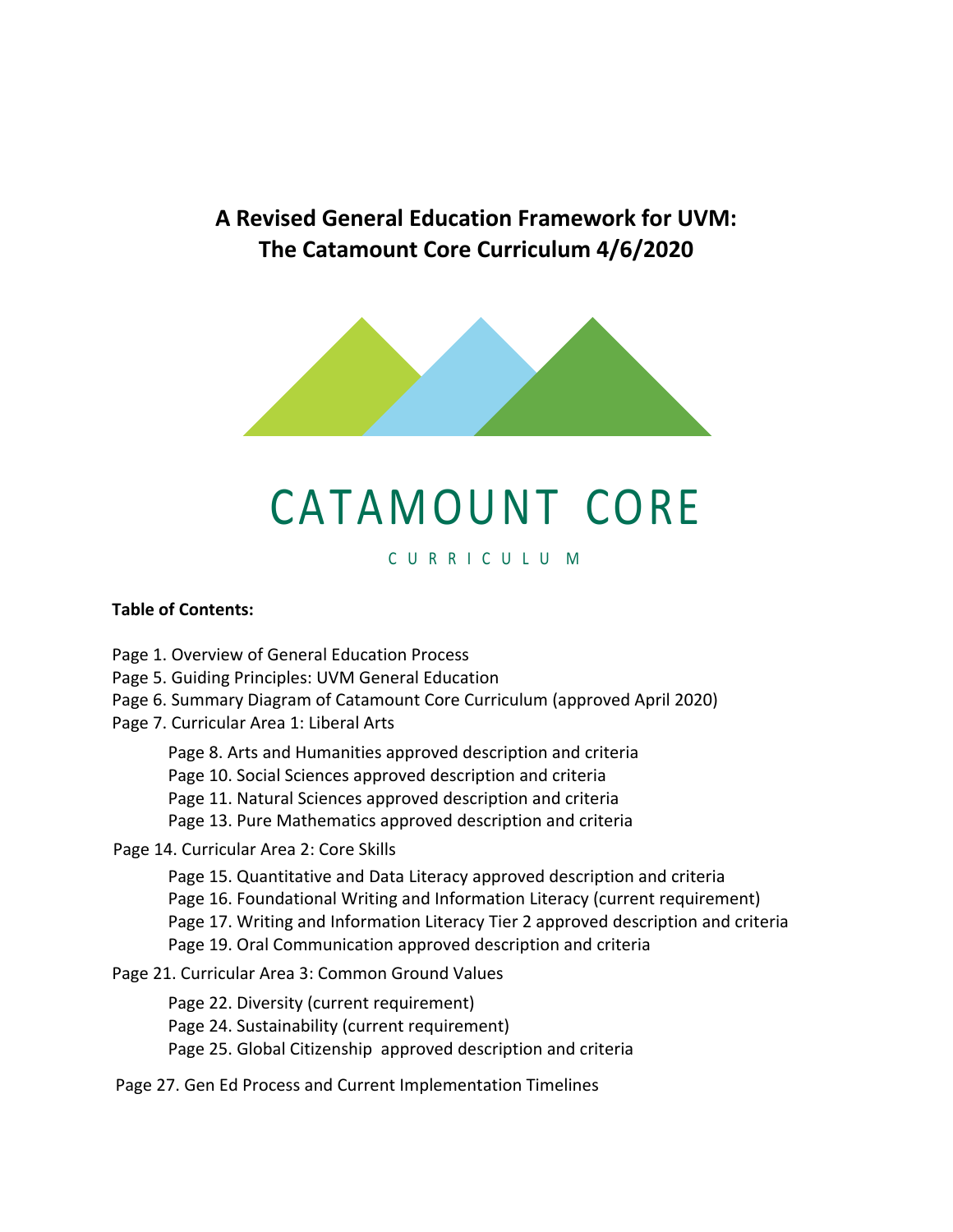#### **Overview of Gen Ed Process:**

The UVM Faculty Senate approved several broad General Education categories in 2011, supplementing the existing 6-credit Diversity requirement. Since that time, nine additional credits specific General Education requirements were added to University-level General Education in the form of the Foundational Writing and Information Literacy requirement (3 credits), the Sustainability requirements (3 credits), and the Quantitative Reasoning requirement (3 credits).

In Spring 2019, UVM completed a comprehensive self-study as part of its decennial institutional reaccreditation under the New England Commission on Higher Education (NECHE). This process allowed us to identify institutional strengths, opportunities and areas for improvement, as well as measure UVM's policies, practices and curricula against the NECHE standards for accreditation. In this process, it became clear that General Education at UVM was falling short of realizing the intent of standard 4.16:

The general education requirement is coherent and substantive. It embodies the institution's definition of an educated person and prepares students for the world in which they will live. The requirement informs the design of all general education courses, and provides criteria for its evaluation, including the assessment of what students learn.

In addition, UVM's current 15 credits of centrally approved and assessed General Education Requirements, described above, do not meet the expected 40 credits (as stated in Standard 4.18) and do not cover the three broad areas outlined within Standard 4.17 (Arts and Humanities; Social Sciences; and Natural Sciences including Math).

These General Education standards were cited by the Commission on Higher Education in their November 2019 affirmation of accreditation letter, noting that General Education is area for UVM to focus on in its 5-year interim report to NECHE in Spring 2024.

# **General Education Drafting and Refinement Process:**

In August 2019, Provost Prelock charged General Education Alignment Task Force to develop a proposal for expanded, University-level general education requirements (see Appendix B). This Task Force worked throughout the fall to develop the General Education Framework presented here, including reviewing existing college/school curricula at UVM, considering the structure of General Education at other NECHE institutions, and gathering additional requirement ideas from faculty in a formal proposal process (See Appendix C).

The Task Force included faculty and administrators representing each undergraduate degreegranting college and school, as well as the Faculty Senate Executive Council: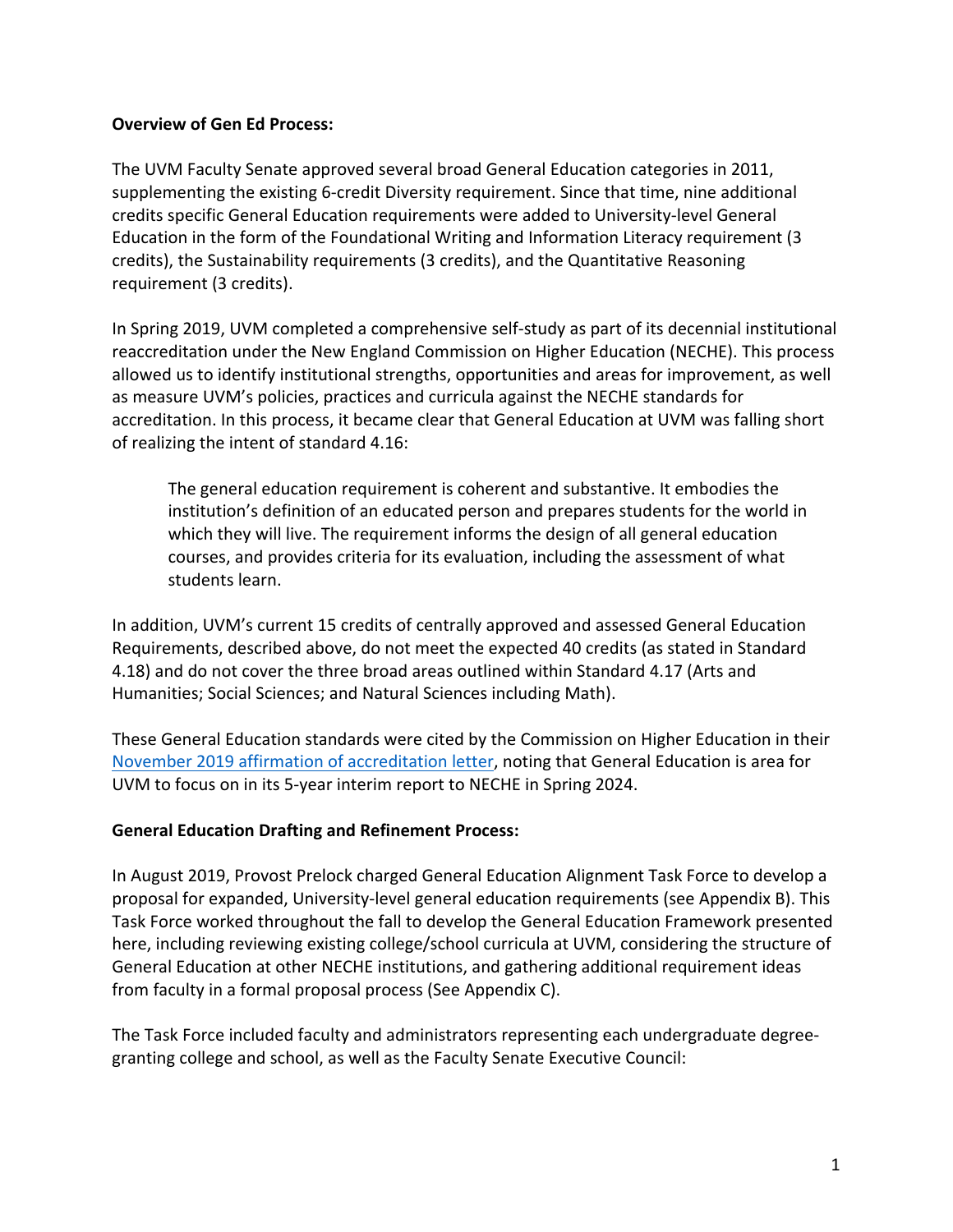#### **General Education Alignment Task Force Membership AY 2019-2020**

J. Dickinson, Associate Provost for Academic Affairs (Task Force Chair) Barbara Arel, GSB representative Rosemary Dale, CNHS representative Jeff Frolick, CEMS representative Joel Goldberg, CAS representative Cathy Paris, CALS representative and Faculty Senate Executive Council representative Joan Rosebush, General Education Coordinating Committee representative Katharine Shepherd, CESS representative Allan Strong, RSENR representative

The Task Force received 11 proposals in November 2019 and extensively reviewed all of them with respect to how they would contribute to a unified and cohesive curriculum, the potential for multiple pathways to completion of the requirement (i.e. lower likelihood of creating bottlenecks for students), and feasibility of implementation within the context of the demands of existing degree programs, including externally accredited programs. While not all proposals were directly incorporated into the framework outlined below, all of them did contribute significantly to task force members' conceptualization of a General Education curriculum that would prepare our students to become the "accountable leaders who will bring to their work dedication to the global community, a grasp of complexity, effective problem-solving and communication skills, and an enduring commitment to learning and ethical conduct" described in the UVM mission statement.

A draft of the complete General Education framework was taken to the Faculty Senate in January 2020, and was also presented and discussed in two open forums in February.

#### **The draft General Education framework proposed in January included:**

- 1. A vision for General Education at UVM that will guide the development of the requirements and framework: *UVM General Education should expose students to the intellectual breadth of the liberal arts, develop the skills needed to integrate and apply diverse areas of knowledge, and build the foundations for lifelong learning and active participation in local and global communities.*
- 2. 18 credits of liberal arts (six credits in each of three categories: Humanities and Arts; Social Sciences; Natural Sciences)
- 3. 12 credits in Core Skills areas (three credits each in four categories: FWIL; QR; Communications2 (WIL2 or Oral Communication); and Integration and Application of Knowledge in the Major)
- 4. 12 credits in Common Ground Values (6 credits of D1/D2 as currently configured; 3 credits of SU; 3 credits of Global Citizenship; and a co-requirement in Social Justice in which one course in the other Common Ground values categories would need to also carry a social justice designation)
- 5. A total of 42 credits. Students may take courses that fulfill more than one category at once, but they still must take a total of 40 credits of courses approved in one of the Gen Ed categories.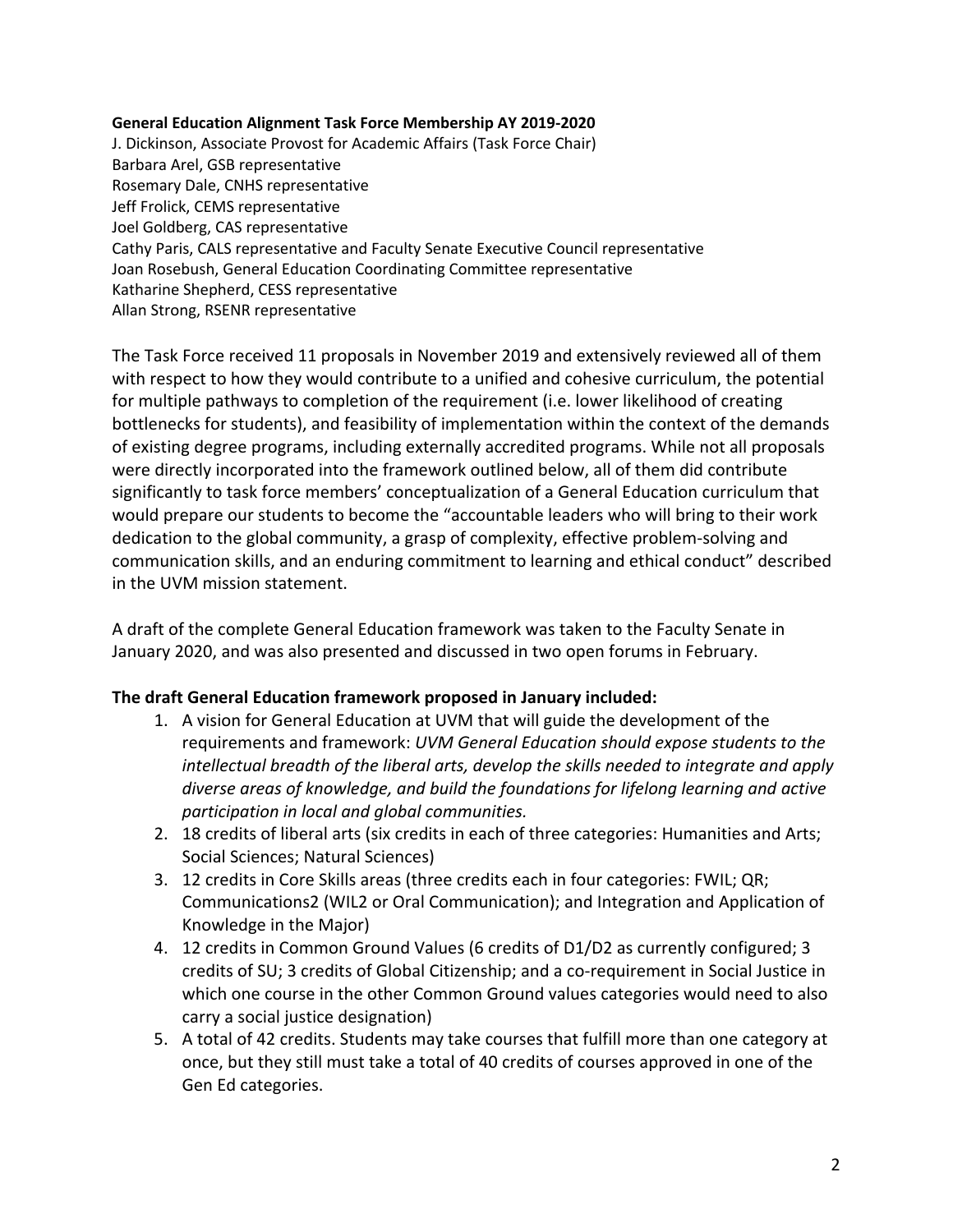In early February 2020, seven ad hoc committees were empaneled to consider each of the proposed new categories in the draft General Education Framework. All of the committees addressed key questions regarding the place of their category or categories in the framework and most completed drafts of revised category descriptions, approval criteria, and in some cases, student learning outcomes. These ad hoc reports can be found here. For more information on committee membership and nomination process, or the draft framework, please see the links above. For more information on the current General Education categories, to which no changes are proposed, please visit the General Education website.

In March 2020, the ad hoc committee reports were reviewed by the Faculty Senate Executive Council and the General Education Alignment Task Force and made available to the campus. After careful discussion, the Task Force proposed several alterations to the January 2020 draft framework. The revised curriculum was presented to the Faculty Senate on March 23, and at two open forums, conducted online, in March 2020. Feedback prompted further refinements to the proposed curriculum, presented here.

Several ad hoc committees recommended significant changes to the January 2020 proposed curriculum. In creating the refined framework, the Task Force considered the Gen Ed curriculum as a whole, the general education vision and goals developed in Fall 2020, the feasibility of implementation of ad hoc committee suggestions, and feedback from the Faculty Senate, Faculty Senate Executive Council, ad hoc committee members, and attendees at open forums.

# **The revised General Education framework presented to the Senate in April and May 2020 reflected the following recommendations:**

- 1. After significant discussion and deliberation, the Social Justice ad hoc committee, citing concerns about both course capacity and faculty preparedness to mount a Social Justice Gen Ed co-requirement, recommended instead a new Social Justice designation. Once this is brought to the Faculty Senate and voted through, faculty will be able to apply for the designation. The designation will help students locate these experiences and will also help to document course capacities over time. A working group will continue to develop criteria for this designation, which will not be included in the General Education curriculum at the present time. *As this was originally proposed as a co-designation, rather than an additional 3 credit requirement, this decision did not alter the total number of credits in the framework.*
- 2. The Humanities and Arts ad hoc committee recommended several organizational changes to the requirement. *These changes include changing the category name to Arts and Humanities and reducing the subcategories from three to two, now AH1: Arts and Literature, and AH2: Humanities.*
- 3. A recommendation from the open forum was to change the abbreviation of Foundational Writing and Information Literacy from FWIL to WIL1, to create a parallel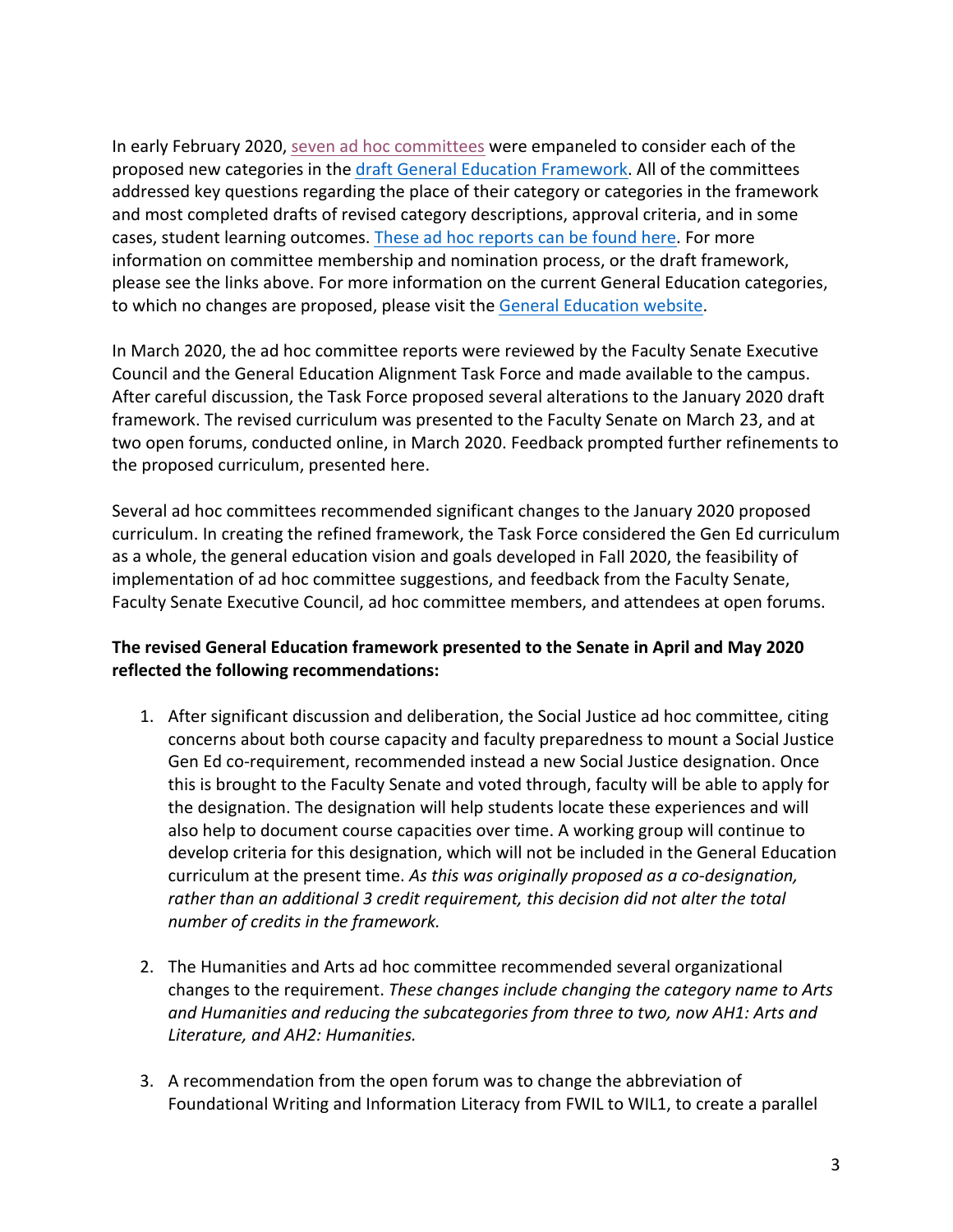with the WIL2 (Writing and Information Literacy Tier 2) option. This change has been implemented in the framework outlined here.

- 4. The ad hoc committee for new Global Citizenship requirement worked very hard to develop an enhanced category description and to tease apart two pathways: one focused on global-scale issues and problems; and one focused on key components of active citizenship in a globalized world. Feedback indicated that there is more work to be done to finalize this category and to clearly distinguish it from some courses that fulfill the D2 requirement. *The Task Force asked the committee to continue working on refining the student learning outcomes, as reflected in the approved course criteria and outcomes presented in this document.*
- 5. The Natural Sciences committee was asked to consider whether Mathematics should be included in Natural Sciences. The committee considered this but proposed instead that a separate Mathematics (MA) requirement be added. This requirement would include only courses that emphasize mathematical concepts and approaches, and would not necessarily overlap with all courses currently approved for QR. They also proposed that the MA requirement, along with a new Quantitative and Data Literacy (QD) requirement replace the existing QR requirement. *Adding the Mathematics requirement adds 3 credits to the overall framework.*
- 6. After considerable discussion, the Alignment Task Force revisited the Gen Ed vision and goals and concluded that the Mathematics requirement added to the Liberal Arts and foundational skills components of the curriculum, and that this outweighed the potential contribution of the Integration and Application of Knowledge requirement at the capstone level. *Therefore, the IA requirement was removed from the framework.*

# **Revised General Education Framework (Presented 4/2020 and voted in 5/2020)**

- 1. The framework retains the guiding principles of the January draft framework, with the addition of notes on criteria-based approval and multiple designations.
- 2. The framework is still 42 credits in three curricular areas: Liberal Arts; Core Skills; and Common Ground Values. However, three credits have shifted from Core Skills to Liberal Arts, with the elimination of the Integration and Application of Knowledge requirement, and the addition of a Mathematics requirement.
- 3. Existing General Education requirements in Diversity, Sustainability, and Foundational Writing and Information Literacy were all incorporated into the new Catamount Core.

In October and November of 2020, the Senate considered descriptions, approval criteria, and student learning outcomes for all of the new requirements. The remainder of this document lays out the guiding principles, structure, and components of the Catamount Core Curriculum approved by the Faculty Senate in May 2020, including descriptions and approval criteria for all new requirements passed in October and November

2020.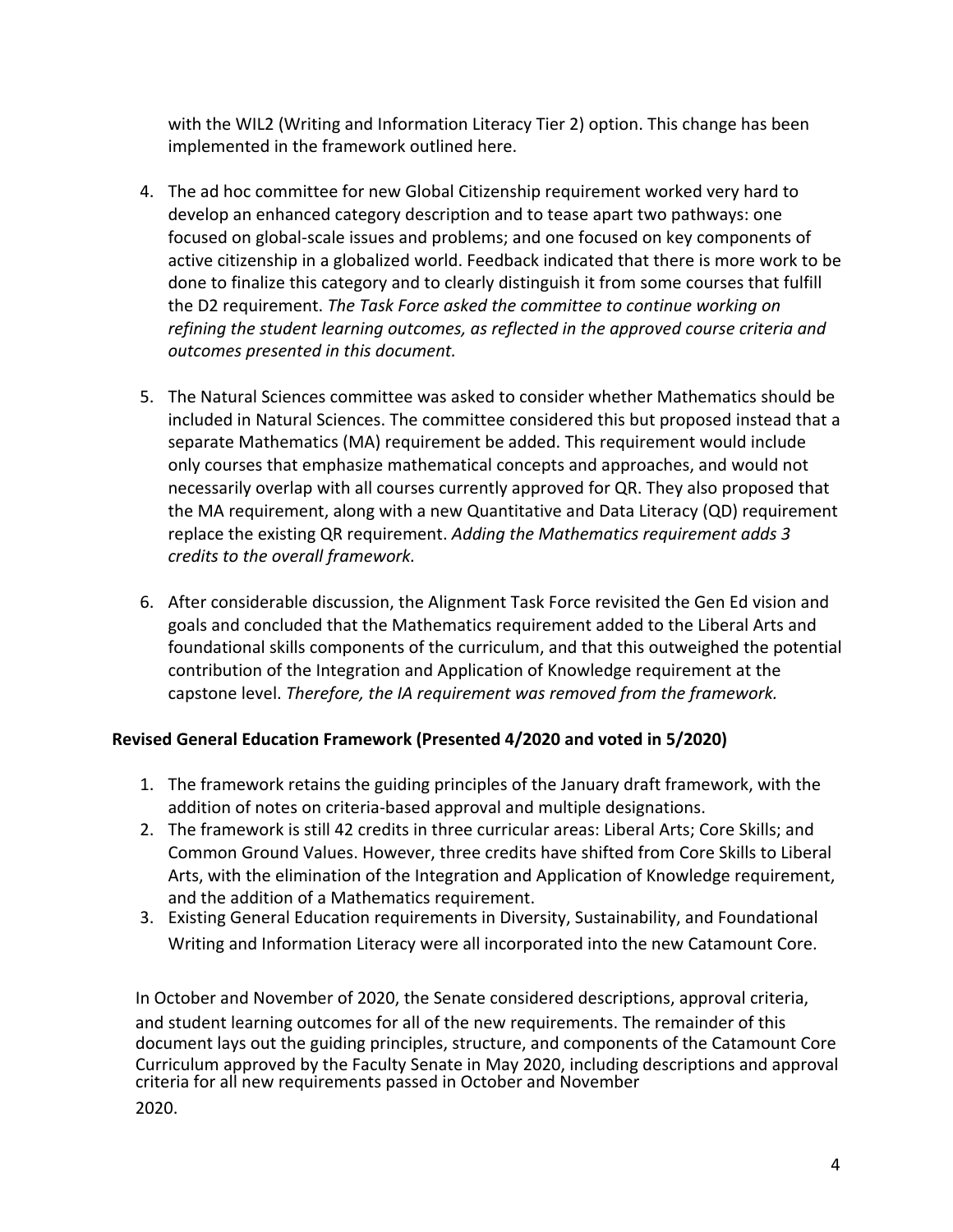# **Guiding Principles for the Catamount Core Curriculum**

**Vision:** UVM General Education should expose students to the intellectual breadth of the liberal arts, develop the skills needed to integrate and apply diverse areas of knowledge, and build the foundations for lifelong learning and active participation in local and global communities.

**Centralized Approval:** A unified university-level faculty Catamount Core Curriculum Committee will be established. Inclusion of courses in the Catamount Core program will be by approval of this committee, which will also have oversight of General Education at UVM. The Committee would be led by a faculty General Education coordinator, currently the Provost's Faculty Fellow for the Catamount Core.

**Criteria-based Approval:** All courses must be individually approved by the University Catamount Core Curriculum Committee based on established approval criteria for each requirement, not based on offering department/unit or course discipline.

**Multiple designations:** A course can carry multiple designations. In most cases, a course will carry no more than three designations. **There are two types of cross-designation that are not allowed:** MA courses cannot fulfill the QD requirement; and a single course cannot carry two different liberal arts category designations.

**40-credit Rule:** Students will be able to take courses that fulfill more than one category (e.g., AH2: Humanities and D1: Race and Racism in the US) but they MUST still take at least 40 unique credits of courses that have been approved to fulfill a Gen Ed requirements.

For example, through careful selection, a student may fulfill all of the Gen Ed requirements (a total of 42 credits) after taking only 33 unique credits of coursework. The 40-credit rule requires that the student still complete an additional 7 or more credits in courses approved as fulfilling any of the Gen Ed requirements.

#### **Three curricular areas:**

The Catamount Core is made up of 42 credits in courses distributed across three main areas: Liberal Arts (21 credits); Core Skills (9 credits); and Common Ground Values (12 credits).

**The diagram of the revised Catamount Core Curriculum on the next page** includes both existing Gen Ed categories and new categories; note that the existing QR requirement is replaced in the new curriculum by the Mathematics and the Quantitative and Data Literacy requirements. Changes from the January 2020 draft framework are designated in red. Descriptions and approval criteria for categories in each of the three curricular areas follow the diagram, including both existing and proposed requirements. Draft descriptions and criteria for new requirements will be further refined through continuing ad hoc committee work, and the revised approval criteria and student learning outcomes will be brought forward for approval by the Faculty Senate in Fall 2020.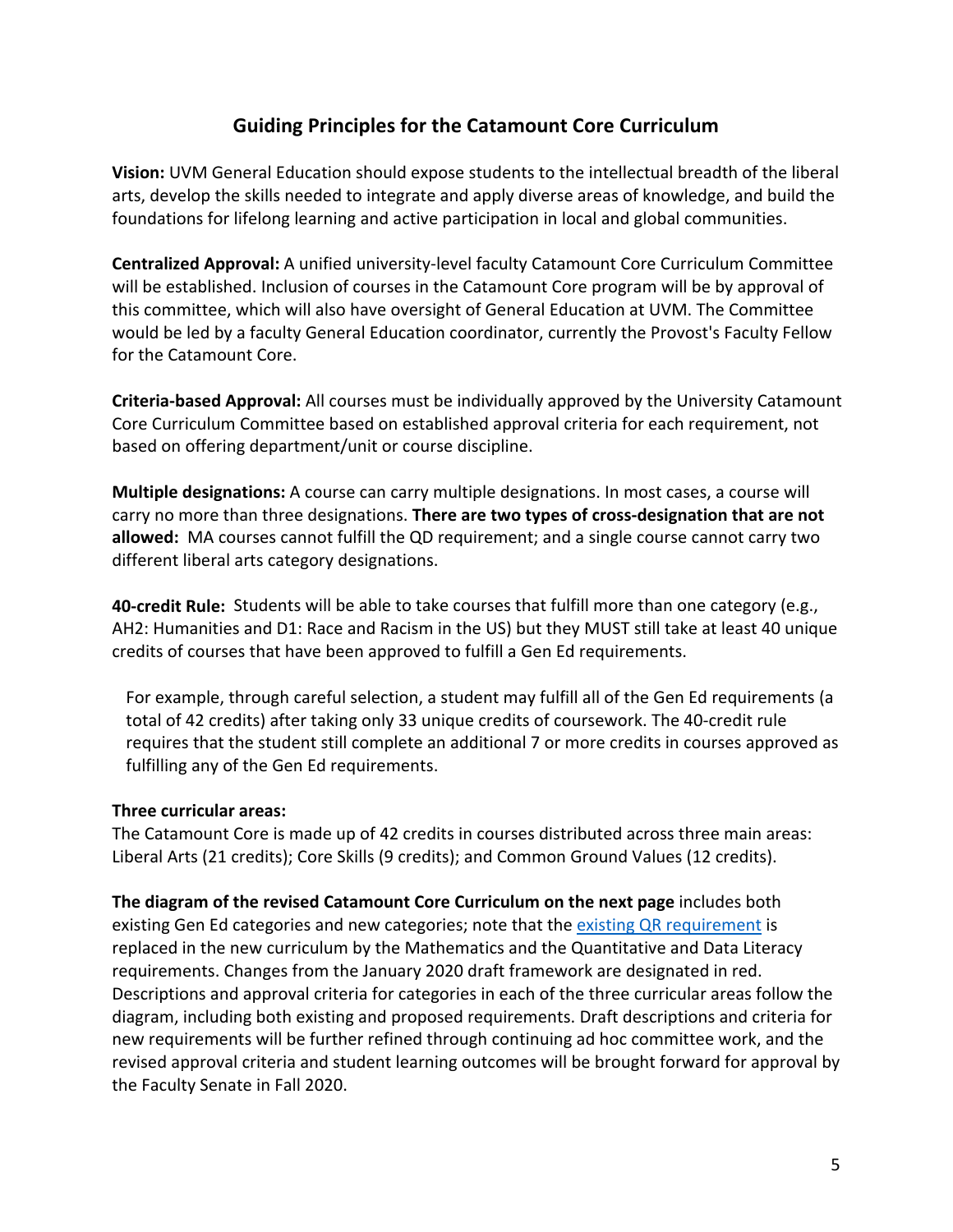

#### **CURRENT UNIVERSITY WIDE GEN ED STRUCTURE** (15 credits)

- D1 RACE AND RACISM IN THE U.S.
- D2 DIVERSITY OF HUMAN EXPERIENCE
- FWIL FOUNDATIONAL WRITING AND INFORMATION LITERACY
- QR QUANTITATIVE REASONING
- SU SUSTAINABILITY

# **CATAMOUNT CORE CURRICULUM**

**CATAMOUNT CORE** is made up of 42 credits in courses distributed across three main areas: LIBERAL ARTS (21 credits); CORE SKILLS (9 credits); and COMMON GROUND VALUES (12 credits).

Students will be able to take courses that fulfill more than one category BUT they MUST still take at least 40 unique credits of courses that have been approved to fulfill CATAMOUNT CORE CURRICULUM requirements.

# **LIBERAL ARTS**

# **21 CREDITS**

AH1, AH2 HUMANITIES 6 credits ARTS AND

- S1 SOCIAL SCIENCES 6 credits
- N1, N2 NATURAL SCIENCES 6 credits
- MA PURE MATHEMATICS 3 credits

# **CORE SKILLS**

# **9 CREDITS**

| ( )   )          | <b>QUANTITATIVE AND</b><br>DATA LITFRACY<br>3 credits                                   |
|------------------|-----------------------------------------------------------------------------------------|
| WIL1             | <b>COMMUNICATION1</b><br><b>Foundational Writing</b><br>and Info Literacy<br>a credits  |
| WII <sub>2</sub> | <b>COMMUNICATION 2</b><br>3 credits from:<br>Writing and Info<br><b>Literacy Tier 2</b> |
|                  | or<br>Oral Communication                                                                |

# **COMMON GROUND VALUES**

#### **12 CREDITS**

| D1<br>D2 | DIVERSITY 1<br>3-6 credits<br>DIVERSITY 2<br>0-3 credits |
|----------|----------------------------------------------------------|
| SU       | <b>SUSTAINABILITY</b>                                    |

3 credits

GC GLOBAL CITIZENSHIP 3 credits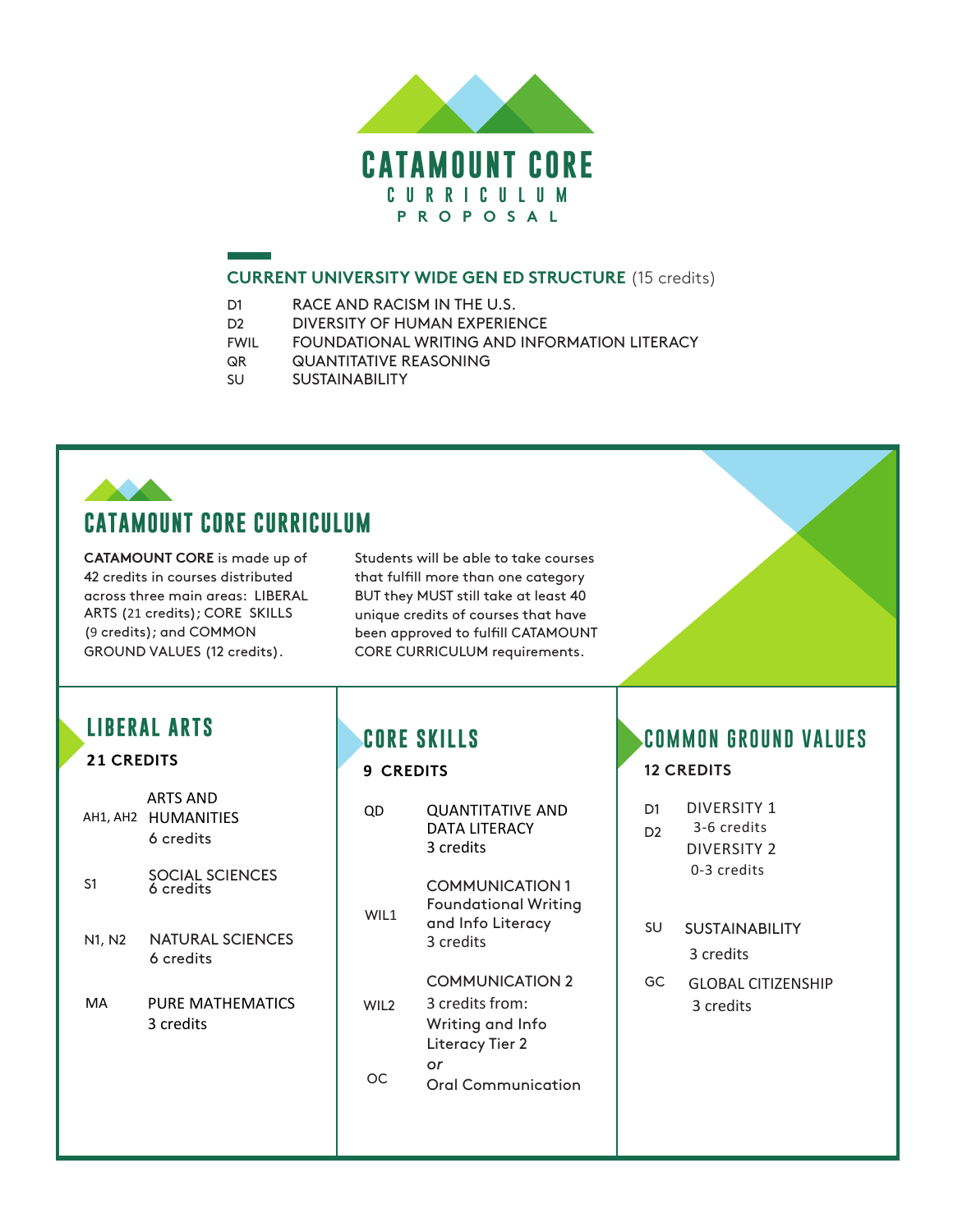# **Curricular Area 1: Liberal Arts**

Included in this section are draft descriptions and approval criteria for the following requirement categories:

#### **6-credit Arts and Humanities Requirement**

AH1: Arts and Literature AH2: Humanities

**6-credit Social Science Requirement**

S1: Social Science

# **6-credit Natural Science Requirement**

N1: Natural Science (without lab) N2: Natural Science (with lab)

**3-credit Mathematics Requirement**

MA: Mathematics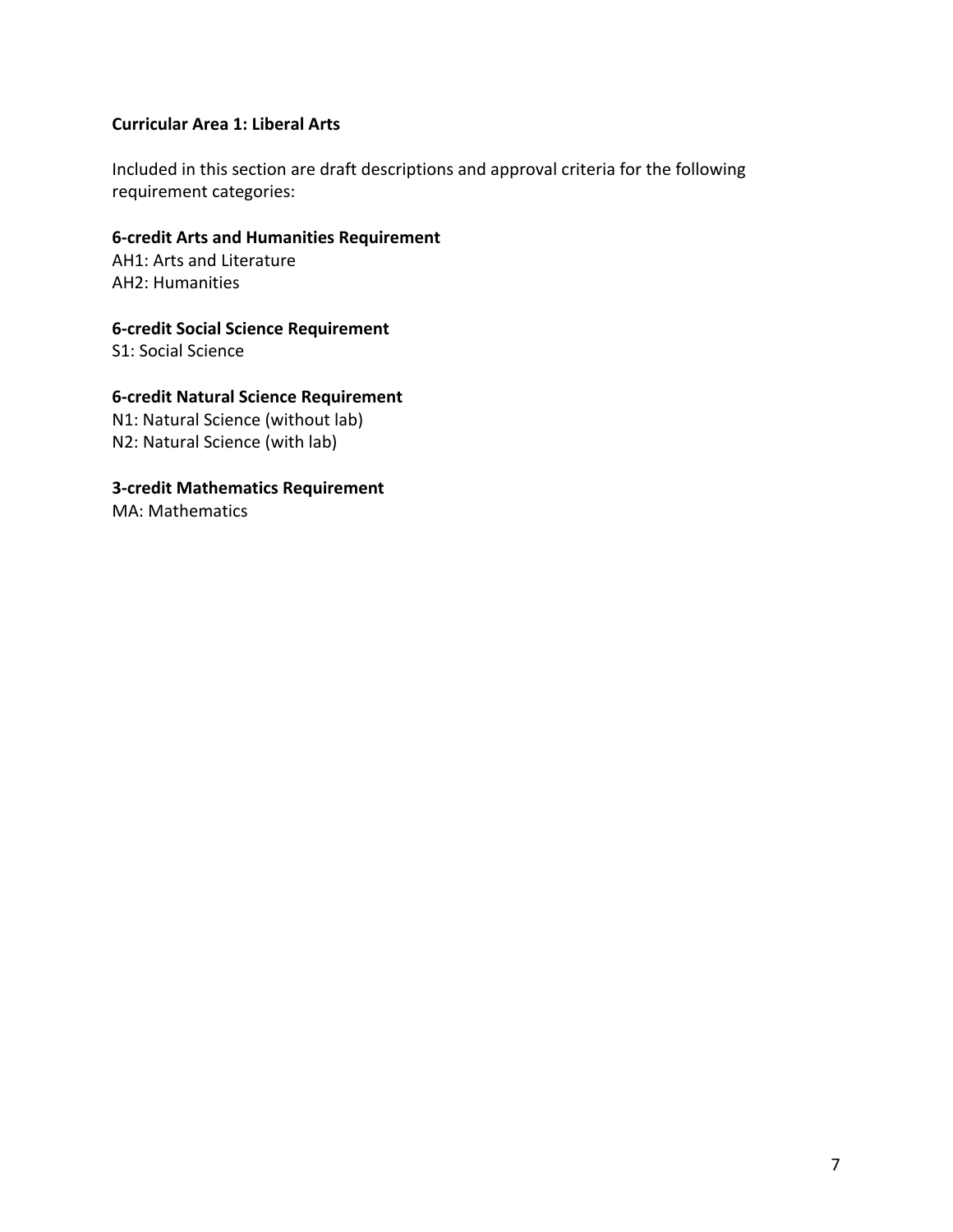# **Arts and Humanities (AH 1 and AH2) General Education Requirement**

Students will take six credits for the Arts and Humanities requirement. To assist students and faculty in understanding this broad field, and to create opportunity for the various colleges to develop more nuanced requirements, we have subdivided the criteria and objectives into two categories: 1) AH1: Arts and Literature and 2) AH2: Humanities. The General Education requirement is 6 credits overall; individual school or college curricula may specify that the requirements should be distributed across the subcategories in particular ways.

# **AH1: Arts and Literature**

# **Definition:**

Arts and literature focus on the understanding, analysis, and production of creative works in a variety of forms, including dance, multimedia, music, theater, visual arts, and writing, among others. While some classes focus on the development of artistic practices within specific forms and genres, others use critical theories to examine the meanings, cultural contexts, and historical development of artistic works. Together they enable students to recognize different artistic traditions, examine individual art works closely using appropriate methods, express their creativity through the rigorous practice of a particular artistic mode, and think critically about artistic works as they relate to different aspects of society and history, including the examination of practices and problems.

# **Course approval criteria:**

Courses must meet at least two of these three criteria:

- 1. Introduce students to one or more forms, genres, and/or traditions of artistic work.
- 2. Allow students to practice the creation of artistic works and/or the analysis of creative works, in each case using methods appropriate to the form and disciplinary or interdisciplinary approach of the course.
- 3. Use critical thinking to examine artistic works as they relate to different aspects of society and history, including the examination of social structures, identities, practices and/or problems.

In addition, the course must address and assess student learning outcomes listed below.

# **Student Learning Outcomes:**

Students completing a course fulfilling the Arts and Literature requirement will:

- Learn to *recognize* selected forms, genres, and traditions of artistic work.
- *Practice* the creation of artistic works and/or the analysis of creative works, in each case using methods appropriate to the form.
- *Develop* critical thinking skills needed to *examine* artistic works as they relate to different aspects of society and history, including the examination of social structures, identities, practices and/or problems.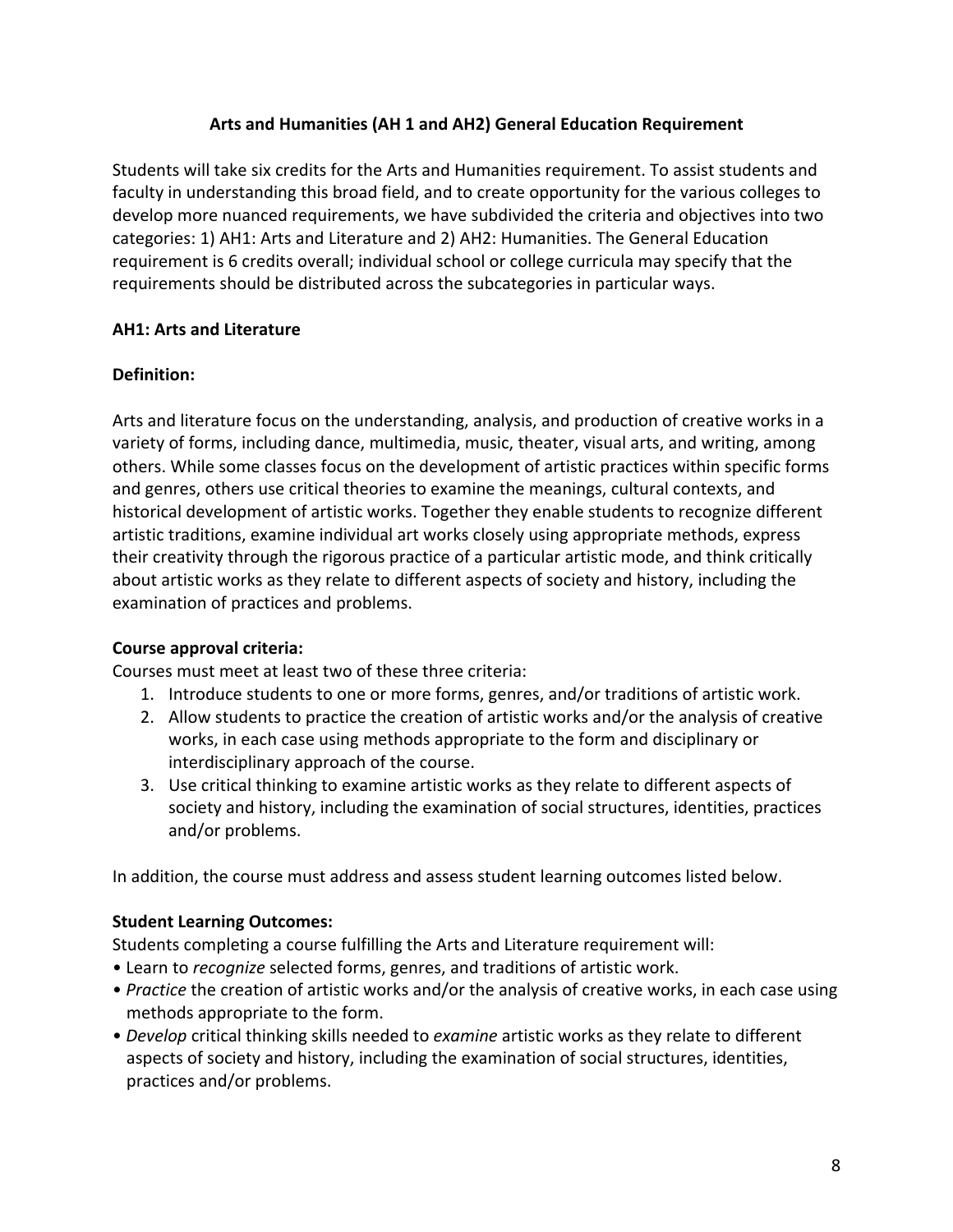#### **AH2: Humanities**

#### **Definition:**

The humanities involve the study of past and present human thought about the way the world works and how people should behave, exploring big questions with which human cultures have grappled for centuries. The study of the humanities helps students to understand what it means to be human and how the past has shaped the present, building skills in using primary source evidence to construct rational arguments, and expanding capacity to empathize with other people.

#### **Course Approval Criteria:**

Courses meeting the Humanities requirement should do at least two of the following three things:

- 1. Expand students' knowledge of cultural constructs and past events and the vocabulary in which humanities scholars describe and characterize them.
- 2. Train students in the critical analysis of primary sources with an emphasis on how they illuminate broader contexts in which they were constructed.
- 3. Develop students' skills in the critical analysis of secondary sources to strengthen an understanding and appreciation of humanistic modes of inquiry, including appropriate research questions and use and citation of evidence.

In addition, the course must address and assess student learning outcomes listed below.

#### **Student Learning Outcomes:**

After completing a course in the Humanities category of the Arts and Humanities General Education requirements, students should be able to do at least three of the following things:

- Recall and apply basic information and scholarly vocabulary about the cultural constructs or past events that are central to the course.
- Read primary sources for basic comprehension of their contents.
- Read secondary sources in the Humanities for basic comprehension of their contents.
- Analyze a primary source via the application of methods taught or practiced in the course.
- Analyze a secondary source in the Humanities via the application of methods taught or practiced in the course.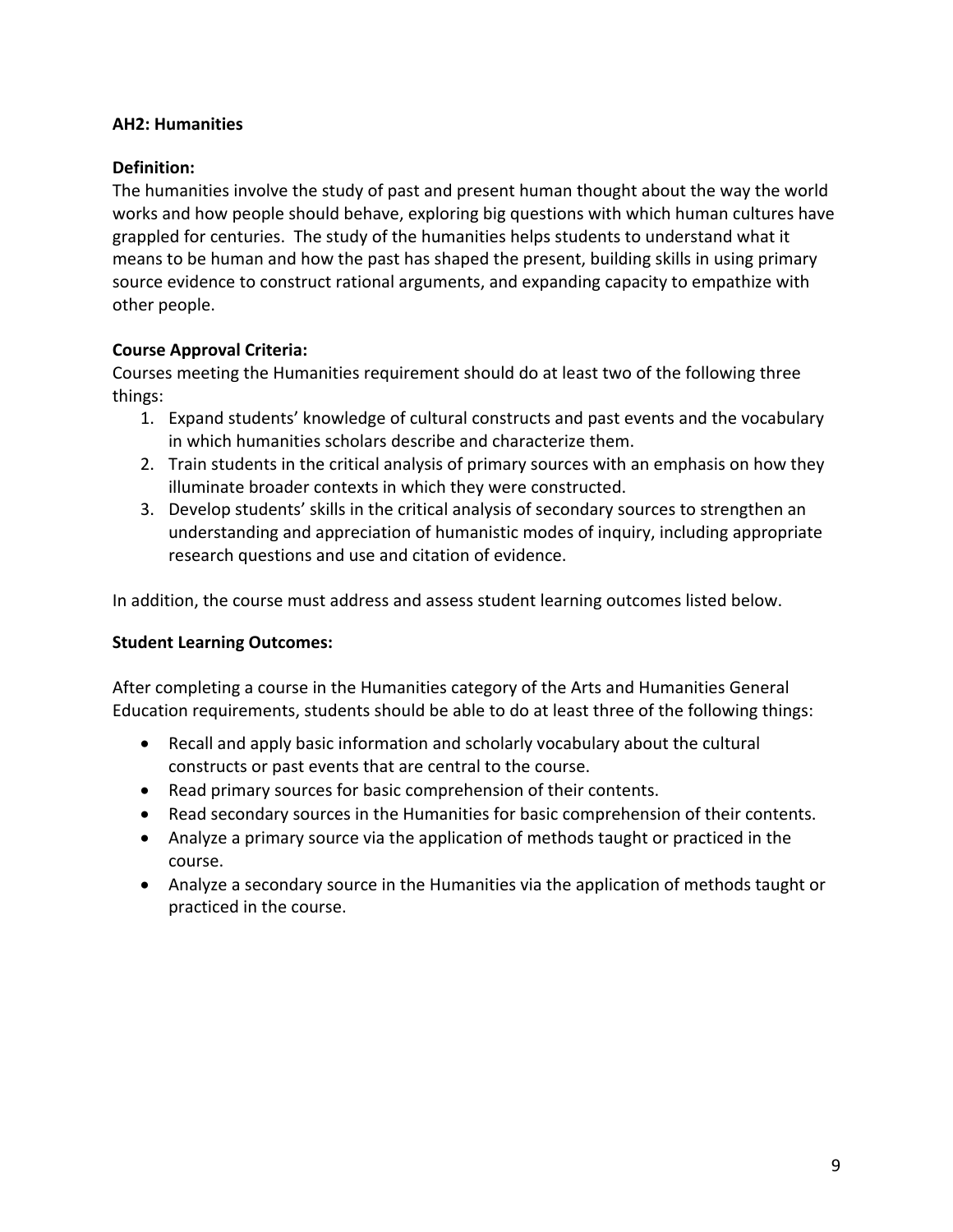# **Social Science (S1) General Education Requirement**

Students will take six credits for the Social Science requirement, to be fulfilled by taking approved courses in the Social Science (S1) requirement.

The social sciences focus on how individuals, groups, and institutions affect and interact with each other. Through systematic investigation, social scientists generate explanatory frameworks for understanding human behavior, action, and social practices. Studying social science prepares students to examine past and present social problems; to think critically about individual, local, regional, and global contexts; and to improve societal well-being.

# **Course approval criteria:**

The faculty member must describe how the course accomplishes all three of the following, including points where student progress towards the Gen Ed Social Science Learning Outcomes will be assessed:

1. Students *develop an understanding* of how individuals, groups, or institutions affect and interact with each other.

2. Students *explore* theories of human behavior, experience, institutions, or social systems.

3. Students *learn about* systematic investigation in social science through the methods and processes of research, such as identifying research questions, data collection, analysis, and representation of findings.

In addition, the course must address and assess student learning outcomes listed below.

# **Student Learning Outcomes:**

In the context of the course topic or field of inquiry, students successfully completing a course fulfilling the Gen Ed Social Science requirement will:

- Be able to draw on course topics, materials, and activities to *describe* how individuals, groups or institutions affect and interact with each other.
- Be able to *identify and demonstrate understanding of* theories of human behavior, experience, institutions, or social systems addressed in the course.
- *Recognize and evaluate* methods and processes of systematic investigation in one or more applied examples of social science research.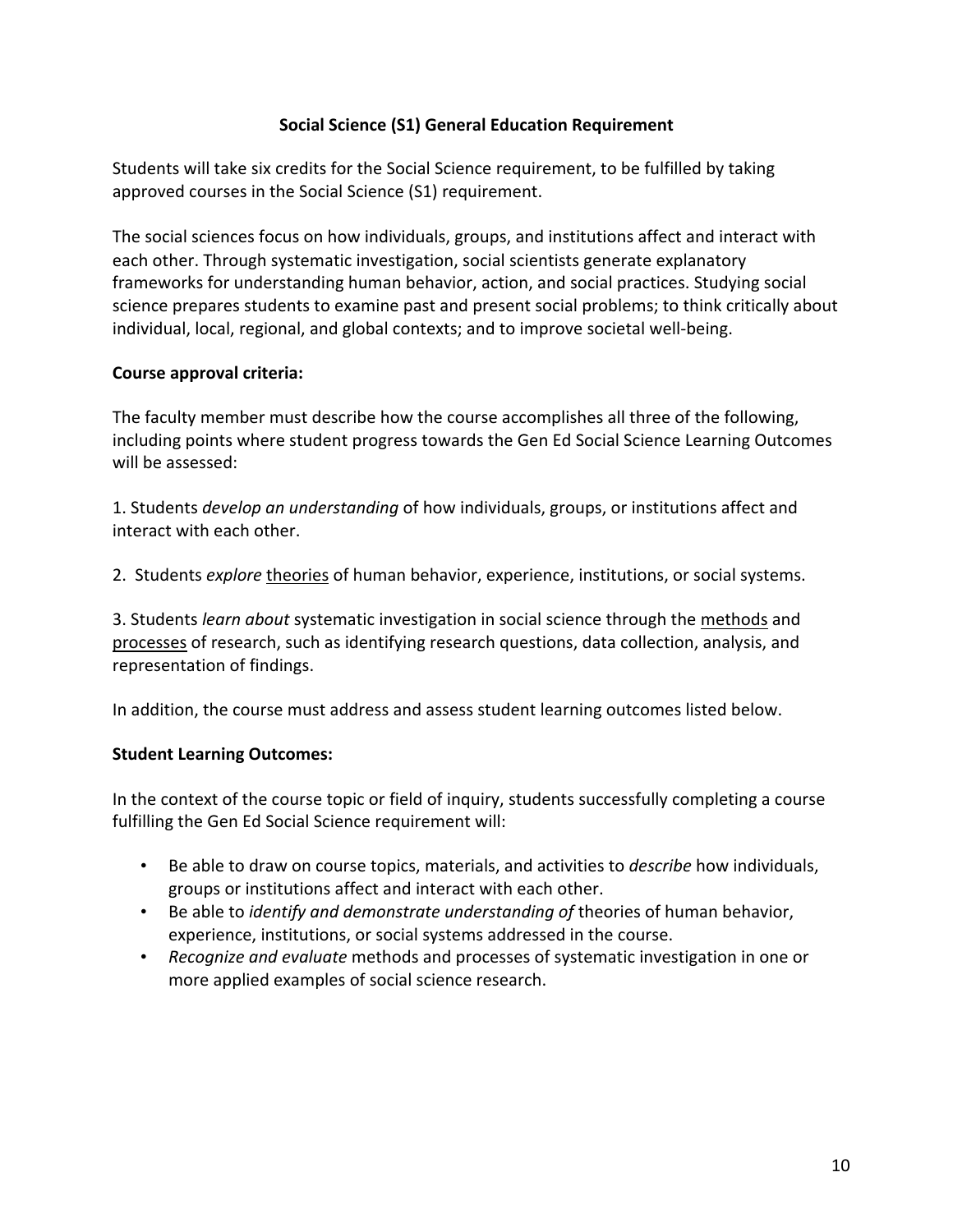# **Natural Science General Education Requirement**

Students will take six credits for the Natural Science requirement, to be fulfilled by taking either N1 or N2 approved courses. Colleges and Schools may still implement specific requirements or pathways to fulfilling these requirements.

In natural sciences courses, students become familiar with scientific thought, observation, experimentation, and formal hypothesis testing. They develop the skills necessary to make informed judgments about scientific information and arguments related to the natural world. Students also gain the ability to assess the impacts of our expanding scientific knowledge and technology on the diversity of life on Earth, and the quality of life for our own species. All courses provide experiences with the methods of scientific inquiry used to develop new knowledge about the natural world.

*N1 courses do not include a lab. N2 courses have a laboratory component.*

#### **Course Approval Criteria:**

#### Both N1 and N2 courses must:

- 1. promote the observation of natural systems as a way of knowing, including the analysis of complex phenomena by isolating and studying their components in the field or under controlled conditions,
- 2. emphasize the process of generating working hypotheses based on both qualitative and quantifiable observations and present the evolution of hypotheses into theories and models that account for observable natural phenomena, and
- 3. illustrate the use of appropriate theories and models to predict change in natural systems over time.

#### In addition, to satisfy the N2 requirement, courses must:

- 1. offer a total of at least three credits integrating scientific theory and practice, typically combining a lecture component and a lab component,
- 2. have an experiential learning component dedicated to training students in the practice of isolating and studying natural phenomena in the field or under controlled conditions, and
- 3. engage students in, and assess their understanding of, the scientific method through practical and written work.

Courses approved for the N1 or N2 requirement must address and assess student learning outcomes listed below.

#### **Student Learning Outcomes:**

After completing an N1 or N2 course, students will be able to: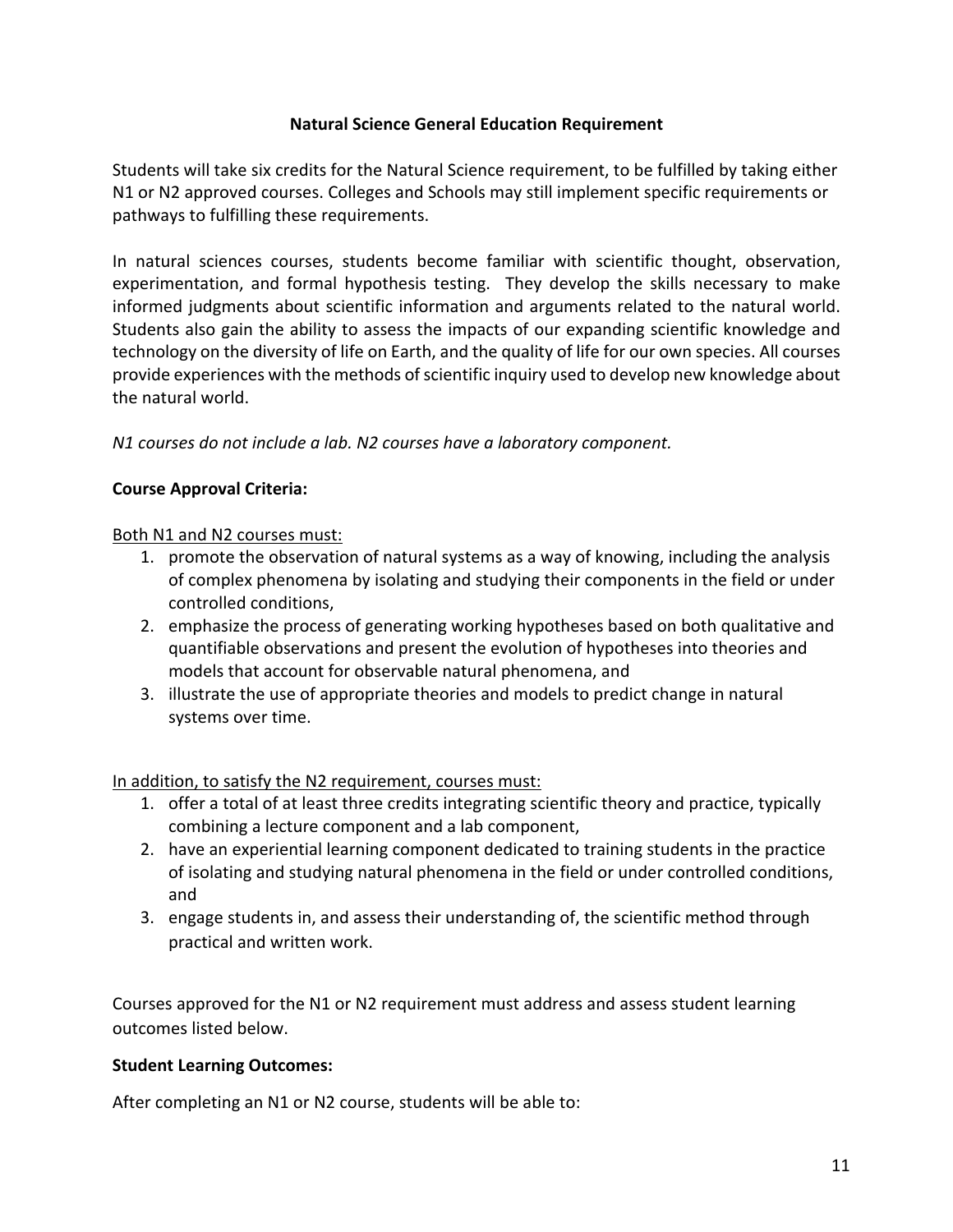- 1. Demonstrate familiarity with scientific thought, observation, analysis, experimentation, and formal hypothesis testing in relation to the general field or topic of the course.
- 2. As appropriate to the level and field of the course, make informed judgments about scientific information and arguments related to the natural world.
- 3. As appropriate to the level and field of the course, use appropriate theories and models to predict change in natural systems over time.

In addition, students completing N2 courses will be able to:

4. Demonstrate understanding of the scientific method through practical and written work.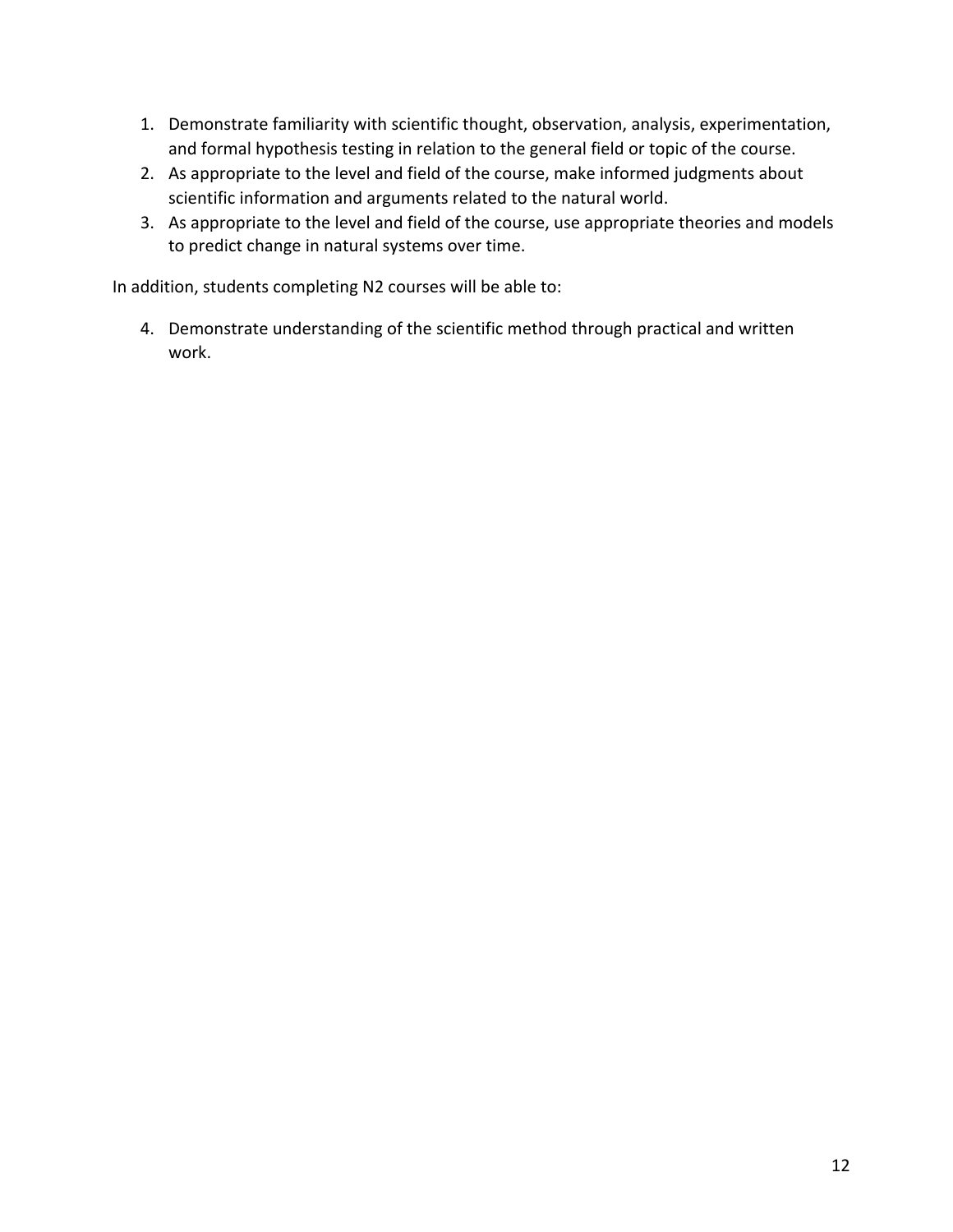# **Pure Mathematics (MA) Requirement**

Students will take 3 credits to fulfill the Pure Mathematics Requirement, in courses approved as MA courses.

Familiarity with the language and concepts of mathematics fosters a full appreciation of our world, and is an integral component of the Liberal Arts; the phrase "Math is Everywhere" is true only to the extent that one knows where and how to look. The courses fulfilling this requirement help guide students in developing conceptual understanding of mathematics through engagement with the language of mathematics and processes of mathematical operations. In addition to illustrating the universality and beauty of mathematics, these courses will give student practice in constructing and critiquing arguments through mathematics.

# **Courses cannot have both an MA and a QD designation.**

#### **Approval Criteria for MA courses**

To qualify to fulfill the Pure Mathematics requirement, a course must:

- 1. Be at least 3 credits,
- 2. Satisfy the Student Learning Outcomes listed below, and assess each outcome in at least one assignment (how these outcomes will be addressed and assessed must be detailed in the CourseLeaf submission for the course), and
- 3. Focus primarily on at least one theoretical or conceptual area of mathematics, with the primary emphasis on promoting mathematical thinking through solving mathematical problems and constructing proofs, rather than on practical applications of mathematics in other fields.

# **Student Learning Outcomes**

At the completion of a course fulfilling the Mathematics requirement, students should be able to:

- Demonstrate an ability to understand aspects of the world through a mathematical lens;
- Give examples related to course materials that show how creativity is central to mathematical thinking;
- Be able to demonstrate facility with core mathematical concepts by completing work at the introductory college level or beyond in one area of mathematics.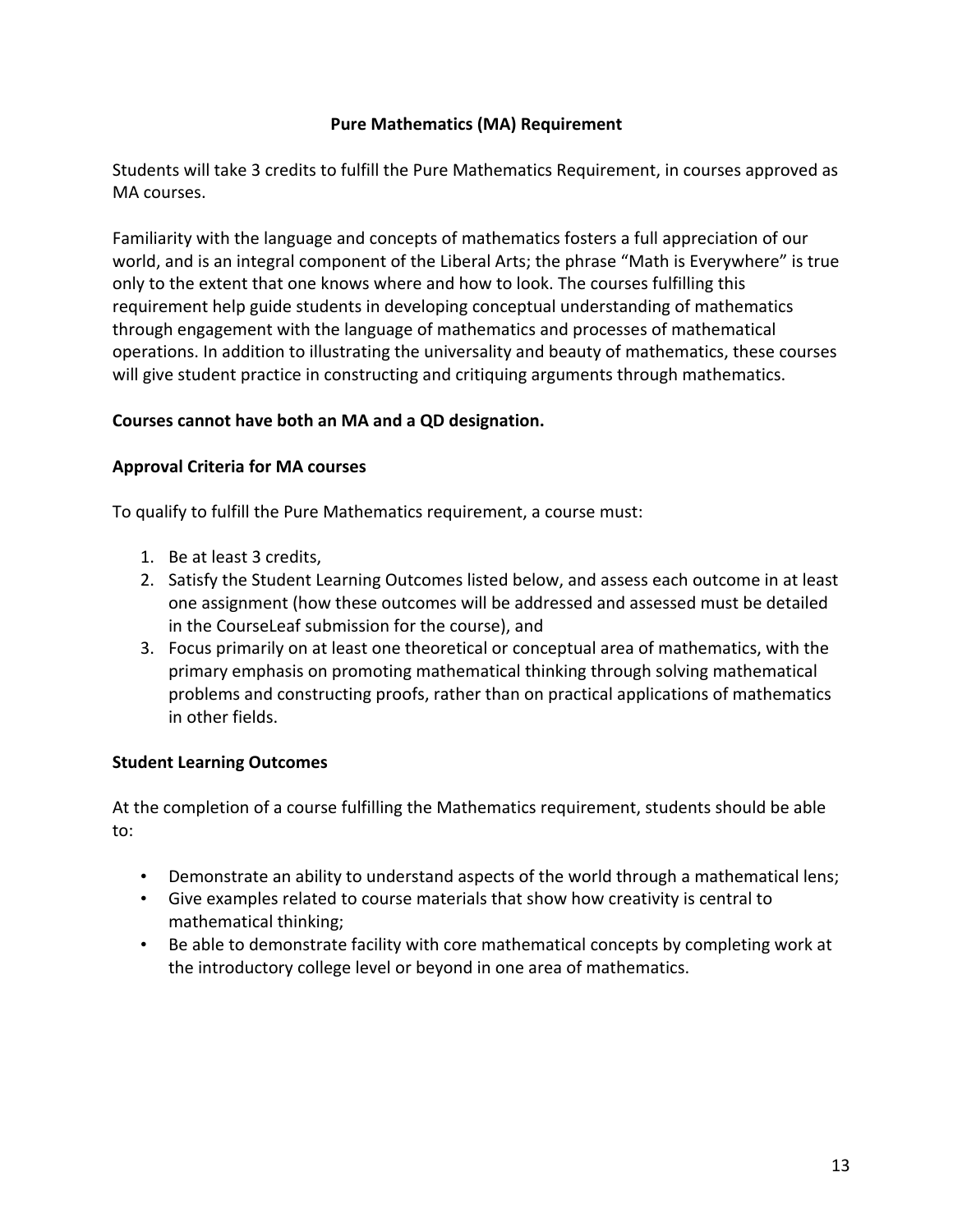# **Curricular Area 2: Core Skills**

Included in this section are draft descriptions and approval criteria for the following requirement categories:

#### **3-credit Quantitative and Data Literacy Requirement**

QD: Quantitative and Data Literacy

#### **6-credit Communication Skills Requirement**

WIL1: Foundational Writing and Information Literacy (Current requirement

and one of the following:

WIL2: Writing and Information Literacy Tier 2

or

OC: Oral Communication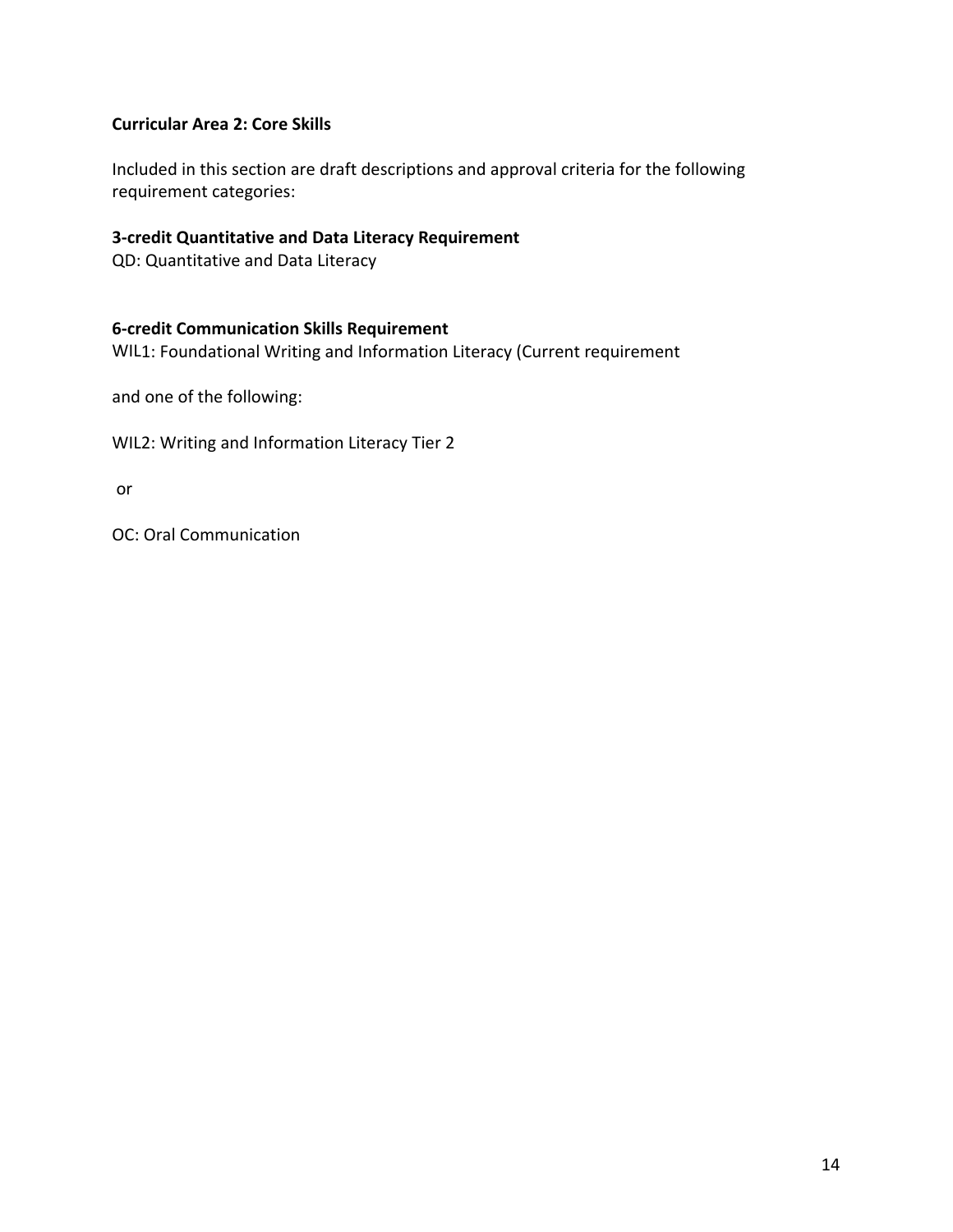# **Quantitative & Data Literacy (QD) Requirement**

Students are required to take one 3-credit QD course.

**Courses cannot have both an MA (Pure Mathematics) and a QD designation.**

#### **Description**

Since data analysis drives research in academic disciplines and decision-making in applied contexts, it is critical that students have experience manipulating and drawing conclusions from data sets. QD-designated courses demonstrate and apply quantitative approaches within a disciplinary context, ensuring that students are able to extract meaning from data-rich information and to apply appropriate analytical tools in assessing that meaning.

# **Approval Criteria for QD Courses**

To qualify to fulfill the Quantitative and Data Literacy requirement, a course must:

- 1. Be at least 3 credits.
- 2. Include all three of the outcomes below and assess these outcomes in at least one assignment. How these outcomes will be addressed, as well as assessed, must be detailed in the CourseLeaf submission for the course.
- 3. Have a significant focus on data evaluation, analysis, manipulation, and presentation, with an emphasis on promoting critical thinking through the application of quantitative data analysis.

# **Student Learning Outcomes**

At the completion of any course receiving the QD designation, students should be able to:

- Present data in a variety of ways, including analytical, graphical, and tabular.
- Interpret data, solve problems, and draw conclusions from data presented in a variety of ways, including analytical, graphical, and tabular, and communicate the thought processes involved.
- Evaluate data-rich information and determine whether the resulting conclusions make logical sense or support a given argument within the context provided.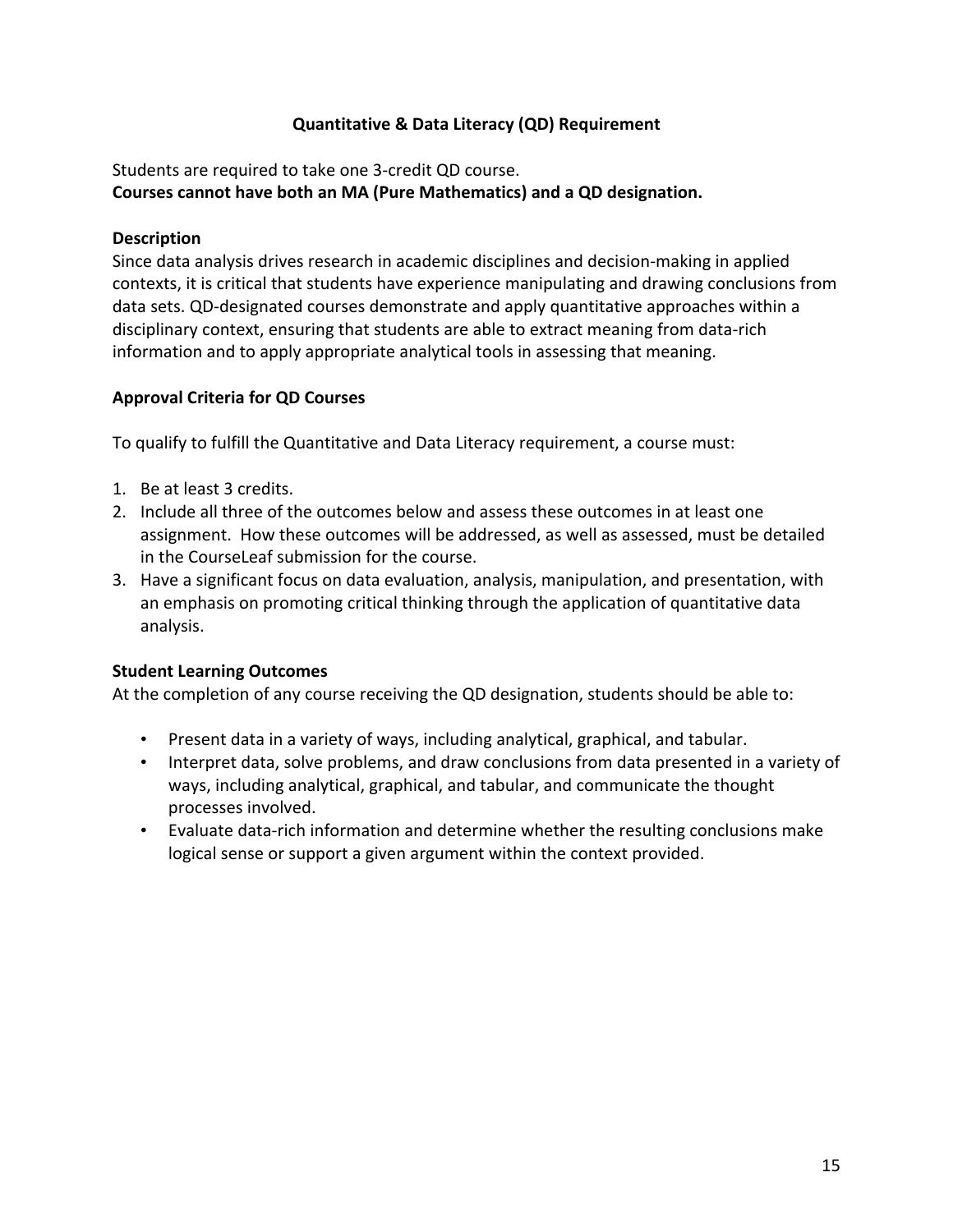#### **Foundational Writing Information Literacy (WIL1) General Education Requirement**

This current requirement will become part of the 6-credit Communication Skills requirement, which is part of the Core Skills curricular area.

Courses that fulfill the WIL1 requirement should include assignments and activities to develop the four FWIL learning goals: rhetorical discernment, information literacy, critical reading, and substantive revision.

#### **Rhetorical Discernment**

Rhetorical discernment is the ability to write appropriately for different audiences, contexts, and purposes.

Minimum Competency for Foundational Level: Students have an awareness that there are many different ways of writing, and can make choices appropriate to an audience, context, and purpose.

#### **Information Literacy**

Information literacy is the ability to pose appropriate questions and find reliable, relevant, and useful information to answer them. Information literacy also includes the ability to integrate sources into writing and to document sources correctly.

Minimum Competency for Foundational Level: Students understand that sources vary in terms of reliability and usefulness, and that different sources are useful for different contexts and purposes. Students understand the difference between peer-reviewed research and other types of publications. Students can locate information using library databases and other means as appropriate. Students understand that, like writing, research is an iterative process. Students can deploy citation conventions in at least one discipline.

# **Critical Reading**

Critical reading is the ability to identify, understand, and communicate the main ideas of a text and evaluate the evidence or strategies used to support those ideas.

Minimum Competency for Foundational Level: Students can effectively summarize and evaluate the main ideas and supporting evidence in a text. Students understand that reading involves critical thinking strategies such as questioning, comparing, contrasting and vocabulary building.

#### **Substantive Revision**

Substantive revision requires approaching writing as a process that includes rethinking ideas and organization, not merely copyediting and correcting mistakes.

Minimum Competency for Foundational Level: Students comprehend that writing is a process that requires multiple drafts to rethink ideas and structure, in addition to editing for clarity.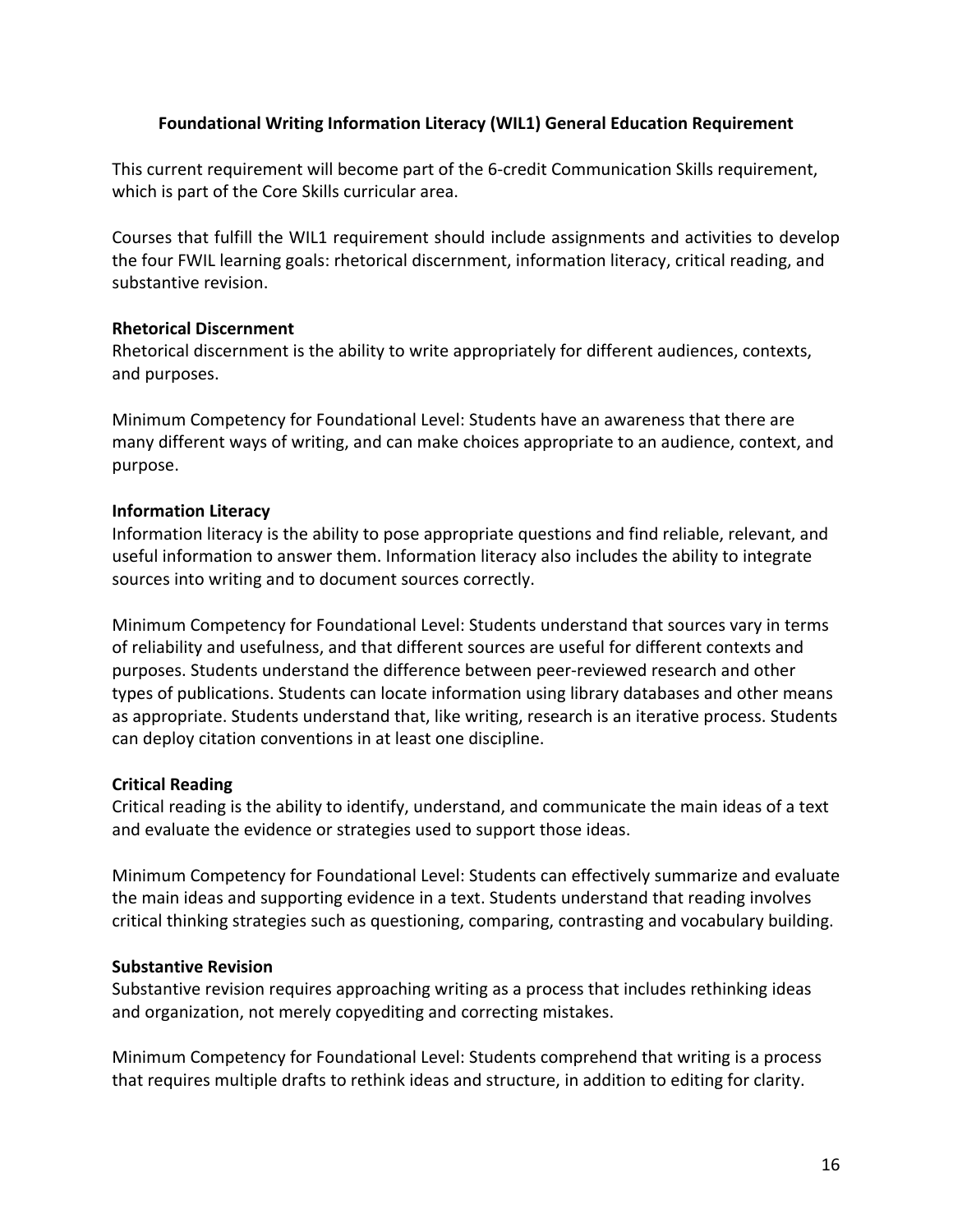# **Writing and Information Literacy 2 (WIL2) Requirement**

Students are required to take one 3-credit WIL2 or one 3-credit OC course.

#### **Description**

Courses that fulfill WIL2 will help students gain familiarity and fluency with genres, conventions, and formats typical in a discipline or field as well as develop a deeper understanding of how knowledge is accessed, developed, and shared. WIL2 courses build on skills and processes introduced in FWIL but refined through the conventions and practices of the field or discipline, including writing appropriately for different purposes, audiences, and contexts; posing and pursuing questions using relevant, reliable, and useful information while integrating and documenting sources correctly; understanding and evaluating ideas and evidence in texts; and developing flexible writing processes, including planning, drafting, revising, and polishing. Any approved WIL2 course will satisfy the requirement for any student. There is no requirement that WIL2 courses be completed in a student's major, and there is no restriction on the language of instruction for WIL2 courses.

#### **Approval Criteria for WIL2 Courses**

Courses approved to fulfill the WIL2 requirement must have the completion of a Foundational Writing and Information Literacy (WIL1) course as a prerequisite and:

- 1. include multiple opportunities for students to engage in writing/information literacy activities. Writing and information literacy should be tied to the course's outcomes. The application should make clear what role writing and information literacy activities play in the course.
- 2. include opportunities for students to make use of feedback in developing their work. The application should explain how feedback can help students develop learning over time. The intention of this requirement is that writing is not only assigned but also taught. In some courses, assigned drafts and revisions are the mechanism for the application of feedback. In other courses, feedback from one assignment may be applied to a subsequent one. The application should note what feedback mechanisms are embedded in the course and how the instructor will gauge the students' use of feedback.
- 3. derive a substantial portion of the semester grade from written assignments. The intent of this requirement is that writing and information literacy be a major and meaningful component of the course. The application (and syllabus) should not only note the weight of writing and information literacy activities/assignments in the semester grade, but also explain how the work assigned (in volume, in difficulty, in frequency) is substantial.

In addition, the course must address and assess student learning outcomes listed below.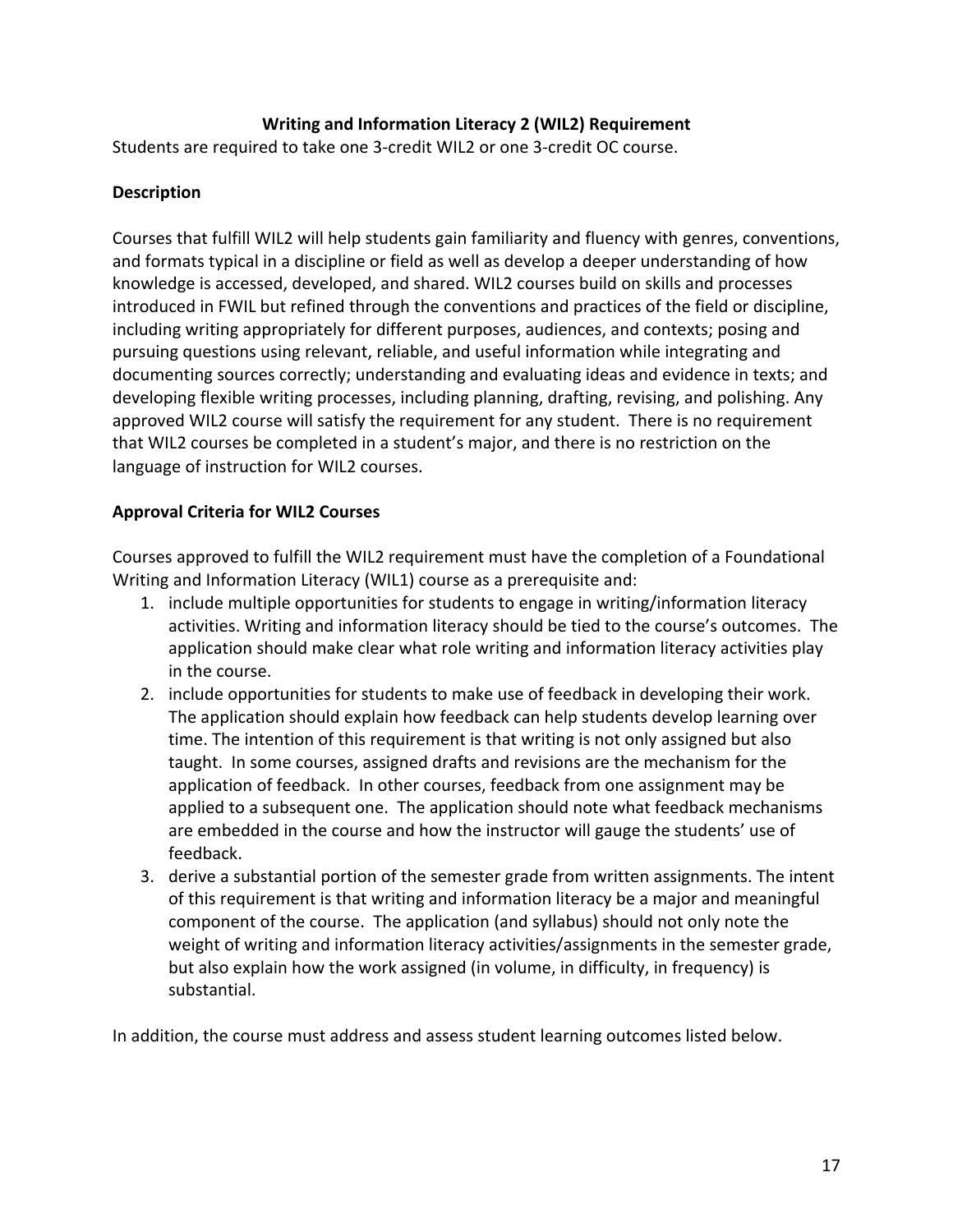#### **Student Learning Outcomes:**

- **Using Disciplinary or Field-Based Frameworks**: Students will apply disciplinary or fieldbased approaches to reading, writing and working with information, including being able to engage with debates or conversations central to the field and to communicate to a range of audiences, as appropriate for course materials and context.
- **Developing Flexible Writing and Inquiry Processes: S**tudents will develop the capacity to reflect on and improve flexible and iterative processes for writing, reading, and pursuing inquiry in a field or discipline
- **Using information ethically:** Students will use information ethically and with integrity, in terms of evaluating information for reliability and usefulness, crediting information sources, and understanding how information is generated and accessed in a discipline or field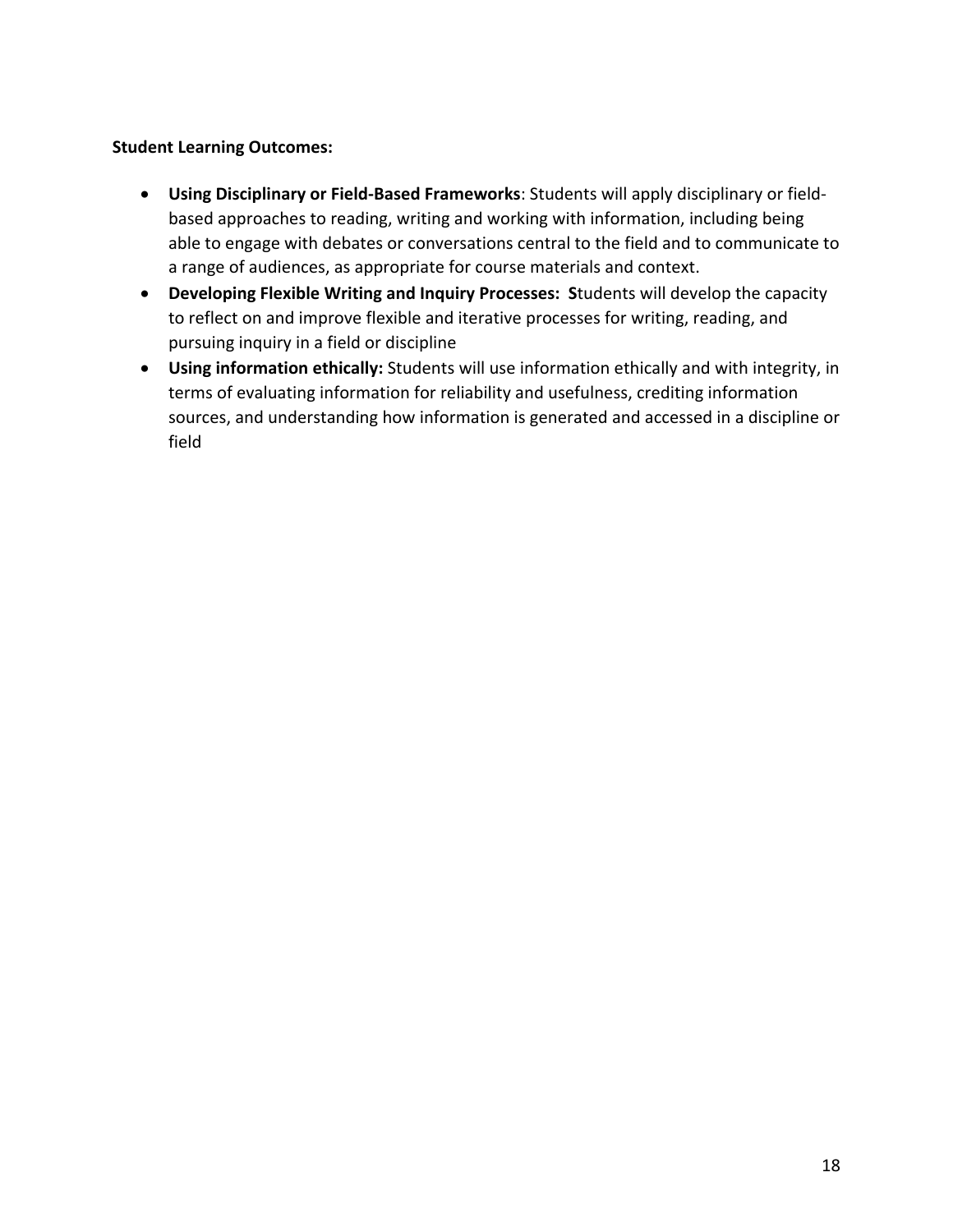# **Oral Communication and Information Literacy (OC) Requirement**

Students are required to take one 3-credit WIL2 or one 3-credit OC course.

#### **Description**

Oral communication refers to how speakers create and use messages to generate meanings across a wide variety of contexts and cultures. This includes the use of verbal and nonverbal communication practices. The oral communication general education requirement aims to enhance students' ability to speak and listen effectively and ethically. Students will develop effective speaking skills, including crafting messages that are appropriately adapted to purpose, audience, context, and occasion. In addition, students will gain proficiency in informational literacy, including understanding the ethical uses of information and how to find, use, evaluate, and appropriately cite relevant, reliable, and useful information. In addition, students will gain proficiency in practices of effective listening and the critical analysis of oral presentation. Furthermore, competency in oral communication will demonstrate students' abilities to understand and synthesize theories of human communication and how to utilize and apply these theories to crafting effective speaking and listening practices. Courses in this category provide students with an understanding of the form, content, effectiveness, and ethical dimensions of verbal and nonverbal communication; they are not required to be delivered in English.

#### **Course Approval Criteria**

Courses approved to fulfill the OC: Oral Communication and Information Literacy requirement must:

- 1. require at least three opportunities per course to develop and practice oral communication skills through a wide range of possible assignments.
- 2. include faculty-supervised and -evaluated oral presentations wherein at least 50% of the grade is based on oral presentation and listening.
- 3. provide as much opportunity as possible for students to practice and improve their oral presentations as well as opportunity to critique oral communication. For approval, the instructor should address how the course size and structure will enable sufficient practice for students to meet the outcomes.
- 4. emphasize listening as well as presentation skills.
- 5. emphasize information literacy.

In addition, the course must address and assess student learning in each of the learning outcomes listed below.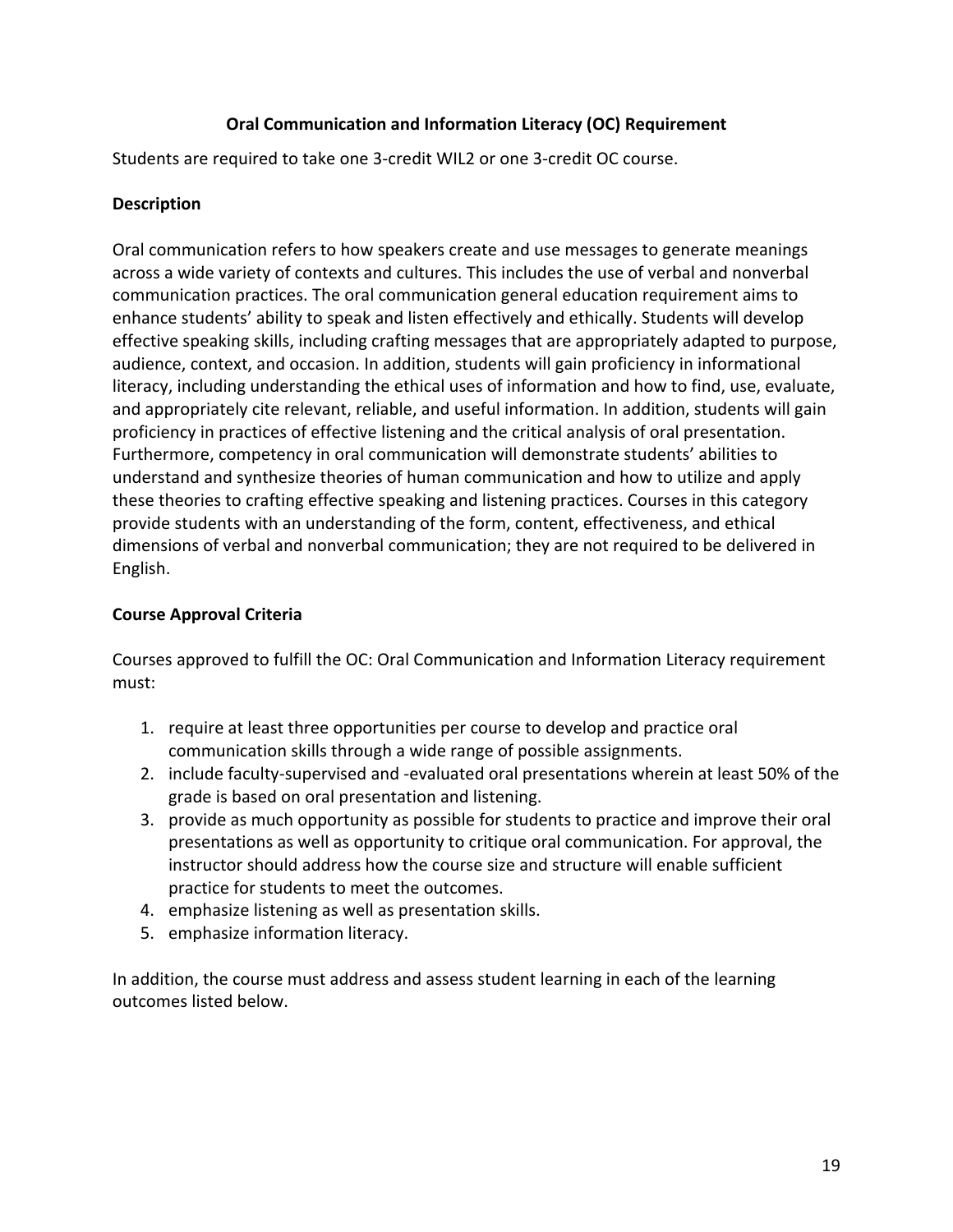# **Student Learning Outcomes**

- Demonstrate oral communication skills such as: appropriate selection of topic and materials; appropriate organization; effective presentation; the ability to adapt to audience, setting, and occasion
- Demonstrate critical thinking and problem-solving skills by discerning, describing and/or adapting to connections between audience, speaker, and occasion.
- Use information ethically and with integrity, in terms of evaluating information for reliability and usefulness, crediting information sources, and understanding how information is generated and accessed
- Listen effectively and critically evaluate orally presented information and arguments.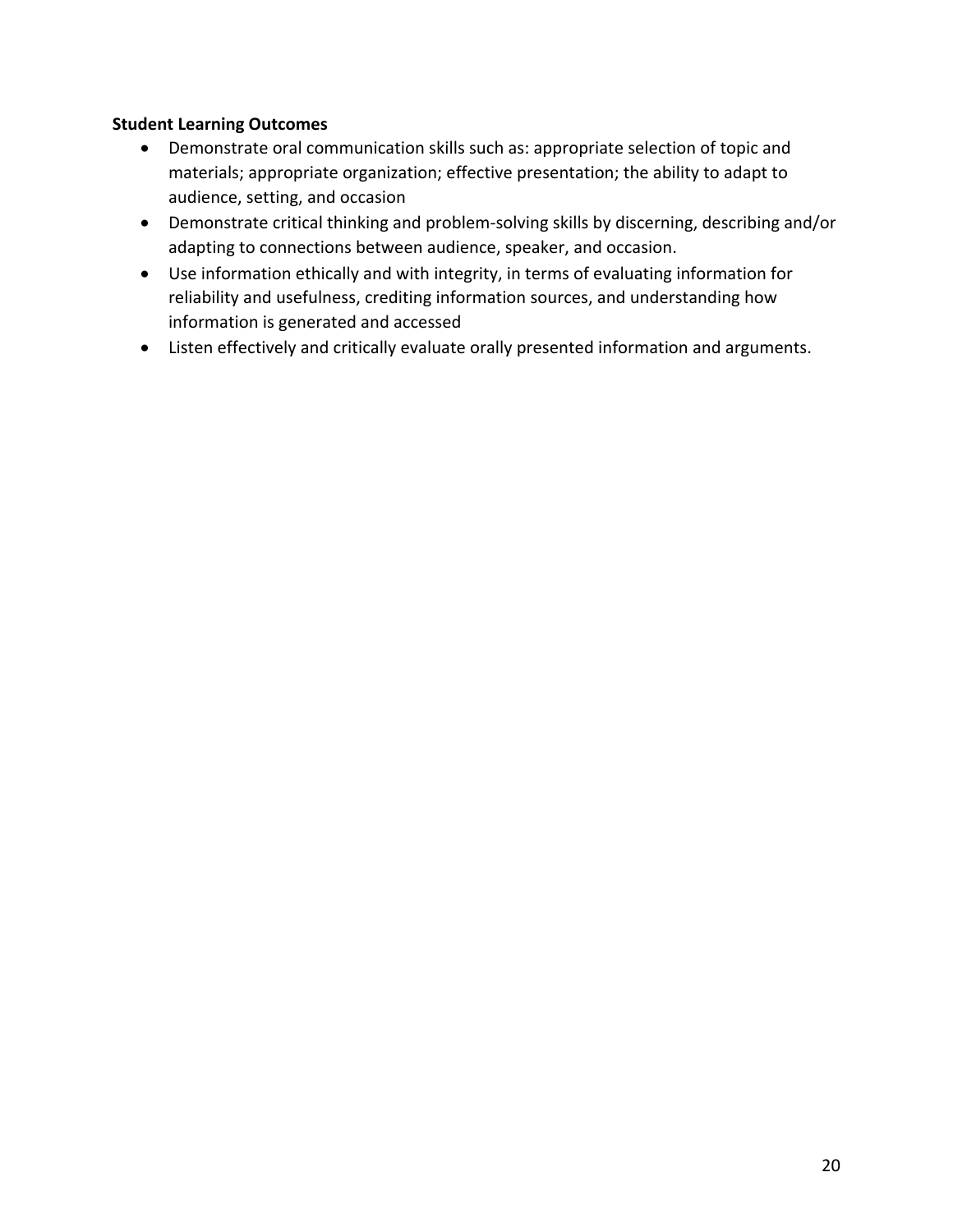#### **Curricular Area 3: Common Ground Values**

Included in this section are current materials for Diversity (D1 and D2) and Sustainability (SU) requirements, as well as a draft description and approval criteria for Global Citizenship.

**6-credit Diversity Requirement** D1: Race and Racism in the United States D2: The Diversity of Human Experience

**3-credit Sustainability Requirement** SU: Sustainability (current requirement)

**3-credit Global Citizenship Requirement** GC: Global Citizenship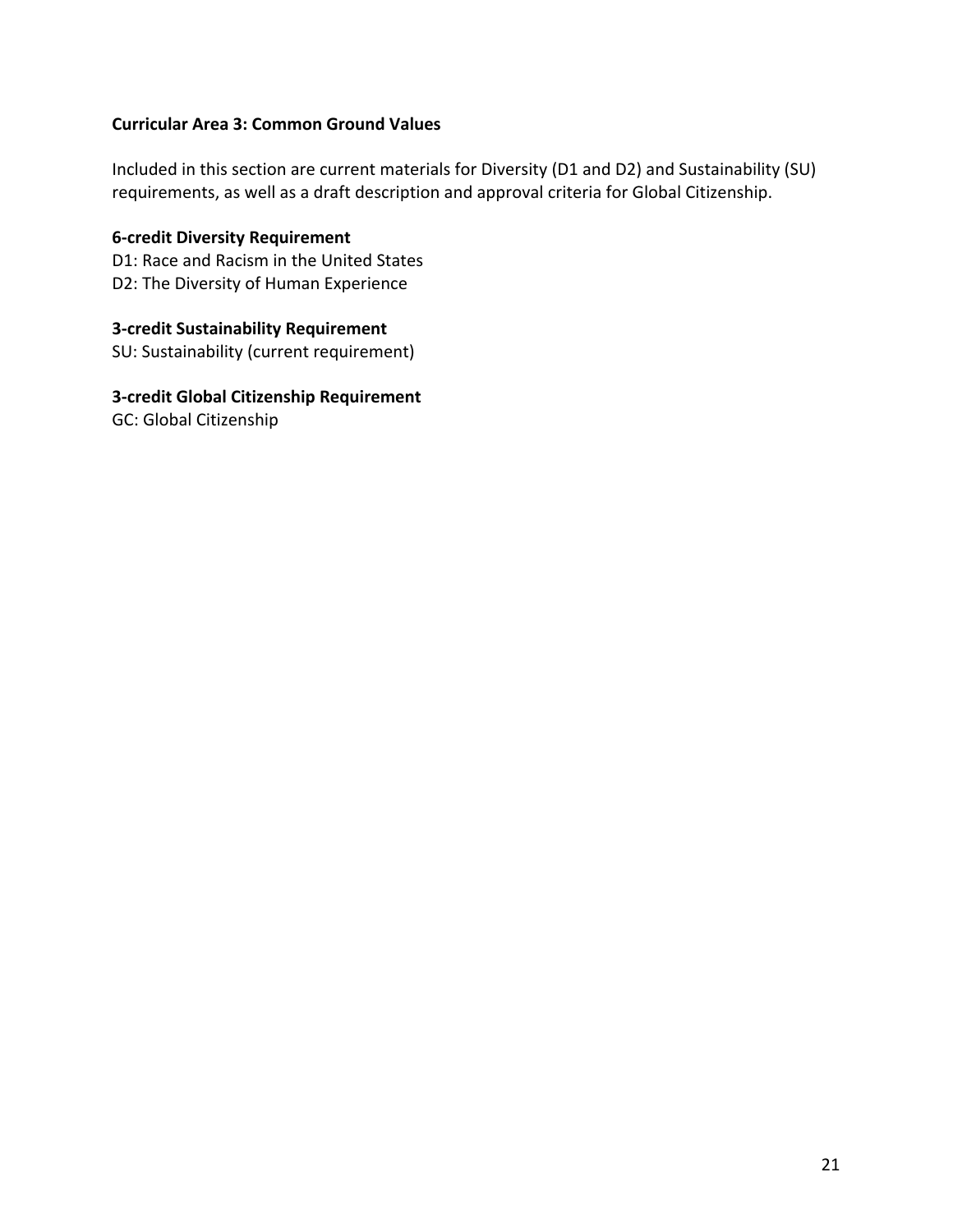#### **Diversity (D1; D2) General Education Requirement**

Existing Category. The text of the revised requirement and competencies was taken from the minutes of the December 2019 Faculty Senate meeting, where the changes were approved by the Faculty Senate

D1: Race and Racism in the United States

Courses in this category have as a primary focus race and racism in the United States. A D1 course must promote an understanding of:

- Race and racism in the U.S.
- The meaning and significance of power and privilege

D2: The Diversity of Human Experience

Courses in this category focus on expanding students' cultural awareness. A D2 course is intended to:

- Promote an awareness of and appreciation for the diversity of human experience in any of its forms including, but not limited to race, ethnicity, religion, socio-economic status, language, sex, gender identity, sexual orientation, age, and disability; and/or
- Foster an understanding of global and national issues including the histories, health, contexts, and flows of people, cultures, ideas, and capital or other resources within or across political and geographical boundaries

#### **D1 Competencies**

D1 courses focus on the topic of race and racism in the US in more than 75% of the course content (weekly topics, readings, assignments). Students completing these courses are expected to have developed at least 3 of the 4 following competencies:

| Category      | <b>Competency</b>                            | Level        | Activities/<br><b>Topics</b> | Assessment |
|---------------|----------------------------------------------|--------------|------------------------------|------------|
| <b>DLC#1:</b> | Develop an awareness of race and racism      | Introductory |                              |            |
| Awareness     | in the US at the individual or systemic      | Intermediate |                              |            |
|               | levels including                             | Advanced     |                              |            |
|               | historical and/or contemporary issues        |              |                              |            |
| $DLC#2$ :     | Understand and contextualize                 | Introductory |                              |            |
|               | Knowledge   foundational concepts, theories, | Intermediate |                              |            |
|               | histories, frameworks and/or                 | Advanced     |                              |            |
|               | methodologies regarding race and             |              |                              |            |
|               | racism in the US                             |              |                              |            |
| <b>DLC#3:</b> | Analyze arguments, processes, and            | Introductory |                              |            |
| Analysis      | debates                                      | Intermediate |                              |            |
|               | including multiple perspectives related to   | Advanced     |                              |            |
|               | race and racism in the US                    |              |                              |            |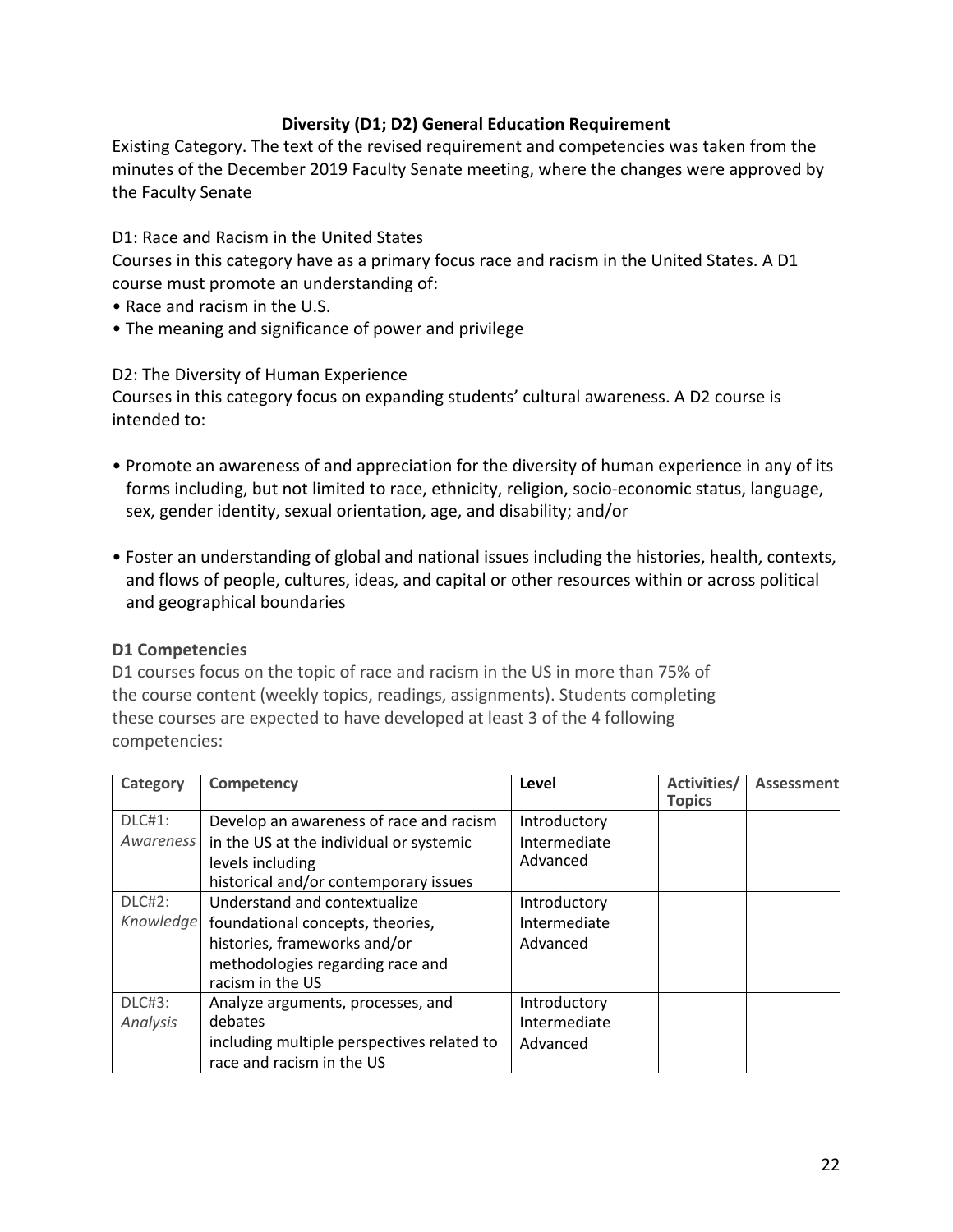| DLC#4: | Demonstrate the ability to apply                   | Introductory |  |
|--------|----------------------------------------------------|--------------|--|
|        | Application theoretical knowledge to recognize and | Intermediate |  |
|        | name dynamics and/or problem-solve in              | Advanced     |  |
|        | specific cases related                             |              |  |
|        | to race and racism in the US                       |              |  |

# **D2 Competencies**

D2 courses focus on the topic of the diversity of human experience in more than 75% of the course content (weekly topics, readings, assignments). Students completing these courses are expected to have developed at least 3 of the 4 following competencies:

| Category      | Competency                                  | Level        | Activities/<br><b>Topics</b> | Assessment |
|---------------|---------------------------------------------|--------------|------------------------------|------------|
| <b>DLC#1:</b> | Develop an awareness of the                 | Introductory |                              |            |
| Awareness     | diversity of individuals, cultures,         | Intermediate |                              |            |
|               | communities and/or                          | Advanced     |                              |            |
|               | processes                                   |              |                              |            |
| <b>DLC#2:</b> | Understand and contextualize                | Introductory |                              |            |
| Knowledge     | foundational concepts, theories, histories, | Intermediate |                              |            |
|               | frameworks and/or methodologies             | Advanced     |                              |            |
|               | regarding the diversity                     |              |                              |            |
|               | of the human experience                     |              |                              |            |
| DLC#3:        | Analyze arguments, processes, and debates   | Introductory |                              |            |
| Analysis      | including multiple perspectives related to  | Intermediate |                              |            |
|               | the                                         | Advanced     |                              |            |
|               | diversity of the human experience           |              |                              |            |
| DLC#4:        | Demonstrate the ability to recognize        | Introductory |                              |            |
| Application   | identity- related power dynamics at the     | Intermediate |                              |            |
|               | individual, group, and/or systems levels    | Advanced     |                              |            |
|               | and/or address                              |              |                              |            |
|               | diversity-related problems.                 |              |                              |            |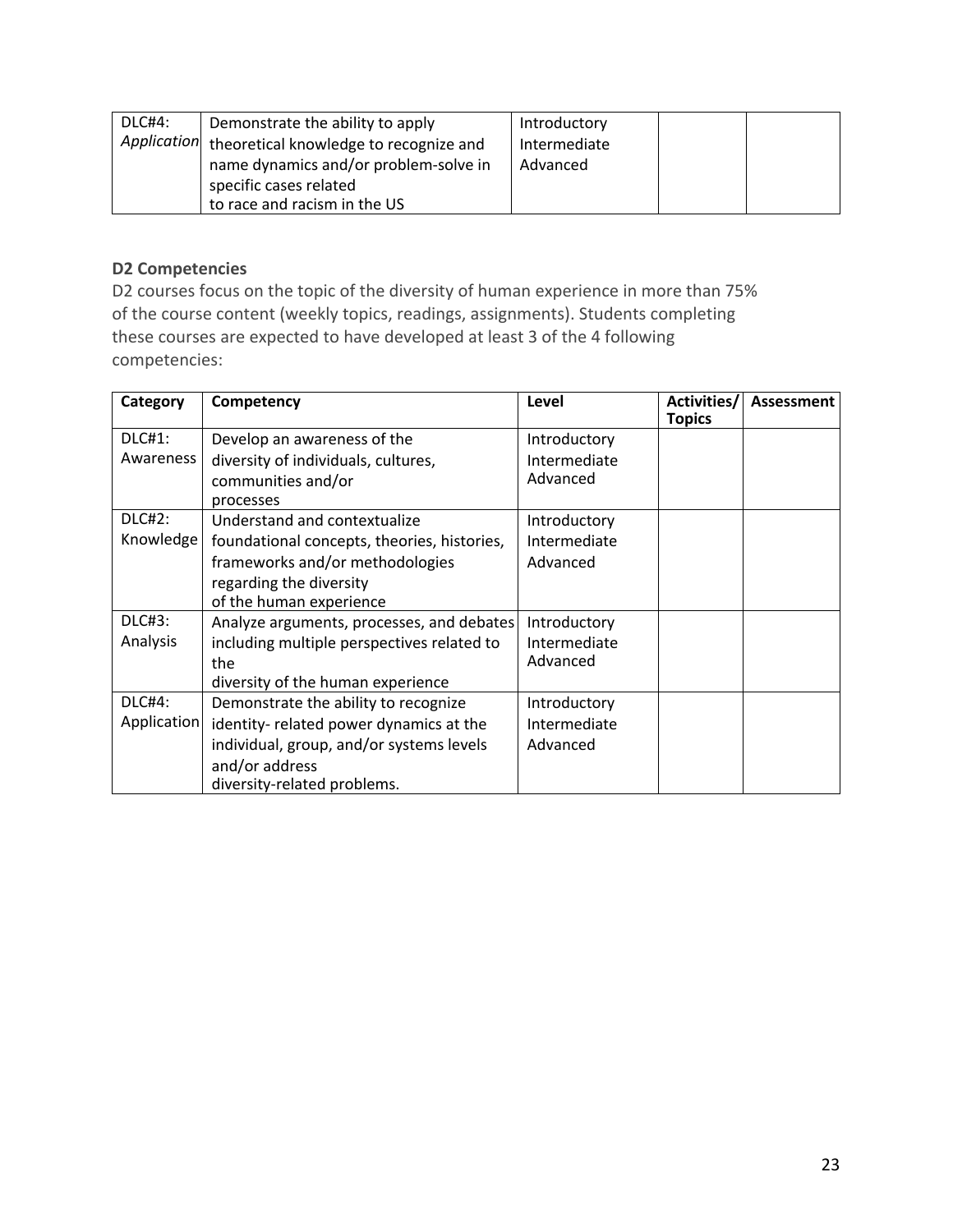#### **Sustainability (SU) General Education Requirement**

Existing category. Description, approval criteria and student learning outcomes taken from the General Education Website.

#### **Course Approval criteria:**

Faculty must describe how their course meets each of the four sustainability learning outcomes below. The following expectations must be met:

- Level of exposure: (Introduces/Reinforces/Mastery). It is expected that for three of the outcomes, the level of exposure will be at least "reinforces".
- Student learning outcomes are supported by the syllabus/course: course activities, assignments, content and topics must promote student achievement of the Sustainability learning outcomes

#### **Paths to fulfilling the SU Requirement at UVM:**

- Courses with an SU designation
- Approved sustainability curriculum
- Approved sustainability experiential learning experience

#### **Student Learning Outcomes:**

- 1. Students can have an informed conversation about the multiple dimensions and complexity of sustainability. (knowledge category)
- 2. Students can evaluate sustainability using an evidence-based disciplinary approach and integrate economic, ecological, and social perspectives. (skills category)
- 3. Students think critically about sustainability across a diversity of cultural values and across multiple scales of relevance from local to global. (values category)
- 4. Students, as members of society, can recognize and assess how sustainability impacts their lives and how their actions impact sustainability. (personal domain)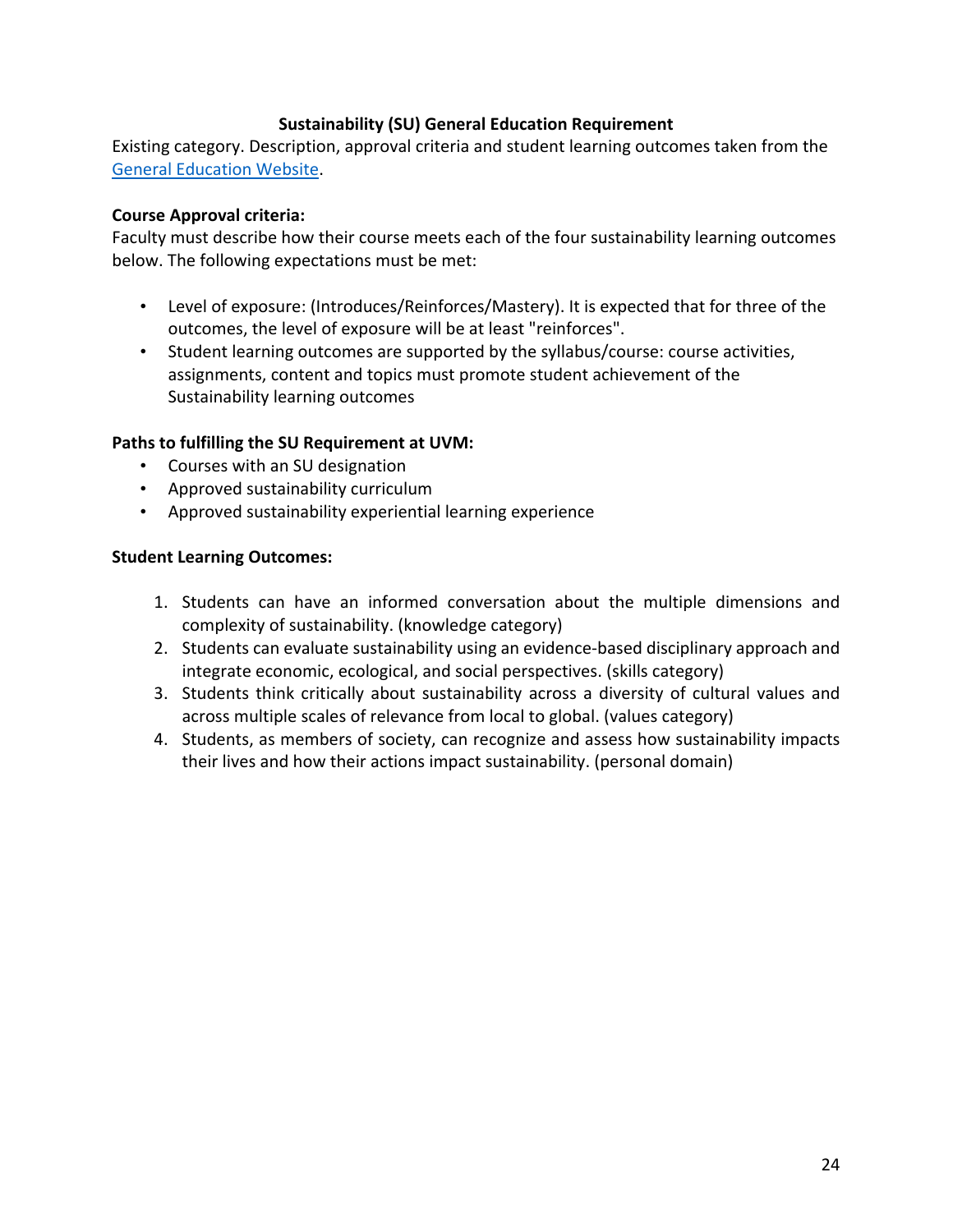#### **Global Citizenship Requirement**

Students are required to take one 3-credit Global Citizenship course from either (GC1 or GC2) pathway.

The University of Vermont prepares students to live in an increasingly interconnected, diverse, and changing world. Global Citizenship courses help students understand the nature and implications of worldwide phenomena and challenges across local, national, regional, and cultural boundaries. Global citizenship courses also help students develop the skills they need to participate effectively and responsibly as citizens in our increasingly globalized society. To be effective, informed, and responsible members of a diverse and interconnected global community, students need to be able to effect change collaboratively, to communicate across cultural boundaries, and to think deeply and creatively about shared challenges, responsibilities, and injustices.

# **GC1 Pathway description: Global Systems and Problems**

Courses that address systems and problems that are global in scope. These courses will help students understand the nature and complexity of global phenomena. They may address cultural, political, economic, ecological, artistic, technological, human health, or other aspects of our increasingly interdependent world. They explore both the unique problems and the opportunities created by such interdependence and interconnectedness.

# **GC1 Course Approval Criteria:**

To be considered for meeting the GC1 pathway, a course must emphasize material (lectures, videos, readings, activities) and required significant student work (papers, exams, portfolios, etc.) that:

- 1. Address phenomena that are global in nature; and
- 2. Address these phenomena through at least one of the following lenses: artistic, cultural, ecological, economic, human health, political, or technological; and
- 3. Explore the opportunities and challenges created by the interconnectedness and interdependence of global phenomena outlined in #1.

# **Student Learning Outcomes:**

Courses approved for the GC1 must address and assess student achievement of at least two of the following learning outcomes:

- Students will understand major elements of global systems, including their historic and contemporary interconnections and the differential effects of human organizations and actions.
- Students will be able to plan, discern, and evaluate appropriate complex solutions to global challenges using multiple disciplinary perspectives (e.g., cultural, historical, or scientific).
- Students will be able to draw connections between worldviews, power structures, and experiences of multiple cultures in historical or contemporary contexts, as they apply to global challenges.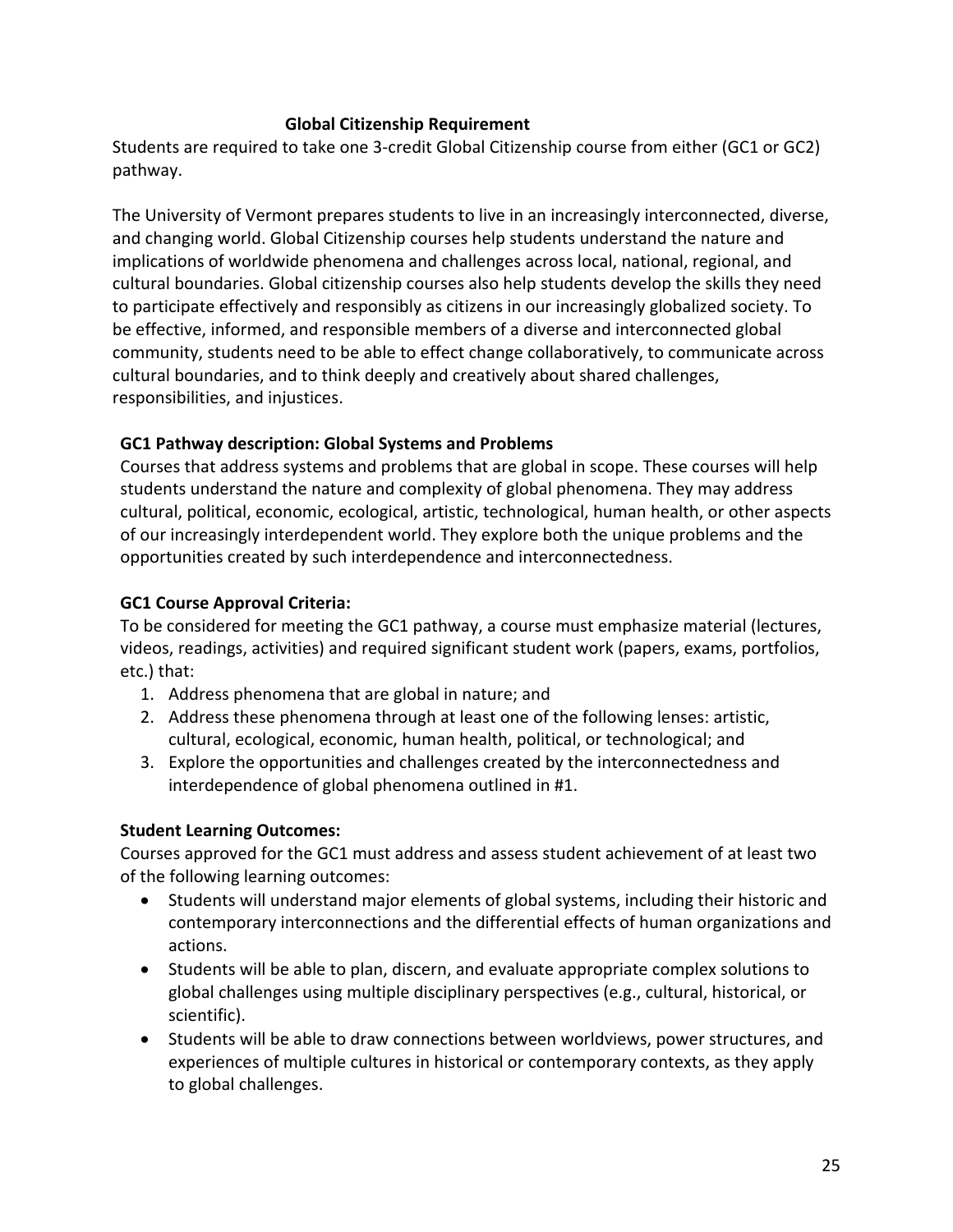# **GC2 Pathway description: Developing Global Citizens**

Courses that develop skills necessary to participate effectively as a citizen in local communities and the world at large. To be effective and responsible members of a diverse and interconnected global community, students need to be able to communicate across cultural boundaries, to think deeply and creatively about shared responsibilities and injustices, and to collaboratively effect change. The courses in this pathway are therefore designed to impart at least one of the following core skills: language proficiency, ethical reasoning, and civic engagement.

# **GC2 Course Approval Criteria:**

To be considered for meeting the GC2 pathway, a course must emphasize material (lectures, videos, readings, activities) and significant student work (papers, exams, portfolios, etc.) that help students develop skills necessary to participate effectively as a citizen in local communities and the world at large. These skill sets can be in any of the following areas:

- 1. civic engagement
- 2. cross-cultural communication
- 3. ethical reasoning and decision-making
- 4. language proficiency

# **Student Learning Outcomes:**

Courses in the GC2 pathway address and assess student achievement of at least two of the following learning outcomes:

- Students will be able to analyze community contexts and community assets and identify and evaluate options for civic and social engagement.
- Students will demonstrate the ability to build relationships within community contexts and structures to further civic and social action.
- Students will be able to connect and extend disciplinary knowledge to active community engagement.
- Students can understand different philosophical approaches to moral reasoning and apply abstract moral concepts or theories to concrete ethical problems, be they problems in personal ethics, vocational ethics, or social and political morality.
- Students can appreciate the moral complexity of difficult cases, understand how different approaches to moral reasoning yield different conclusions, and anticipate objections to their own perspectives drawn from other moral points of view.
- Students can demonstrate knowledge of a second language and an awareness of how language shapes culture.
- Students can demonstrate a complex understanding of cultural differences through verbal and nonverbal communication and can use this to broaden their perspectives on diverse ways of knowing and being.
- Students can recognize the influence of cultural norms, customs, and traditions on ways of knowing and/or being in the world and can use this understanding to inform their cross-cultural interactions.